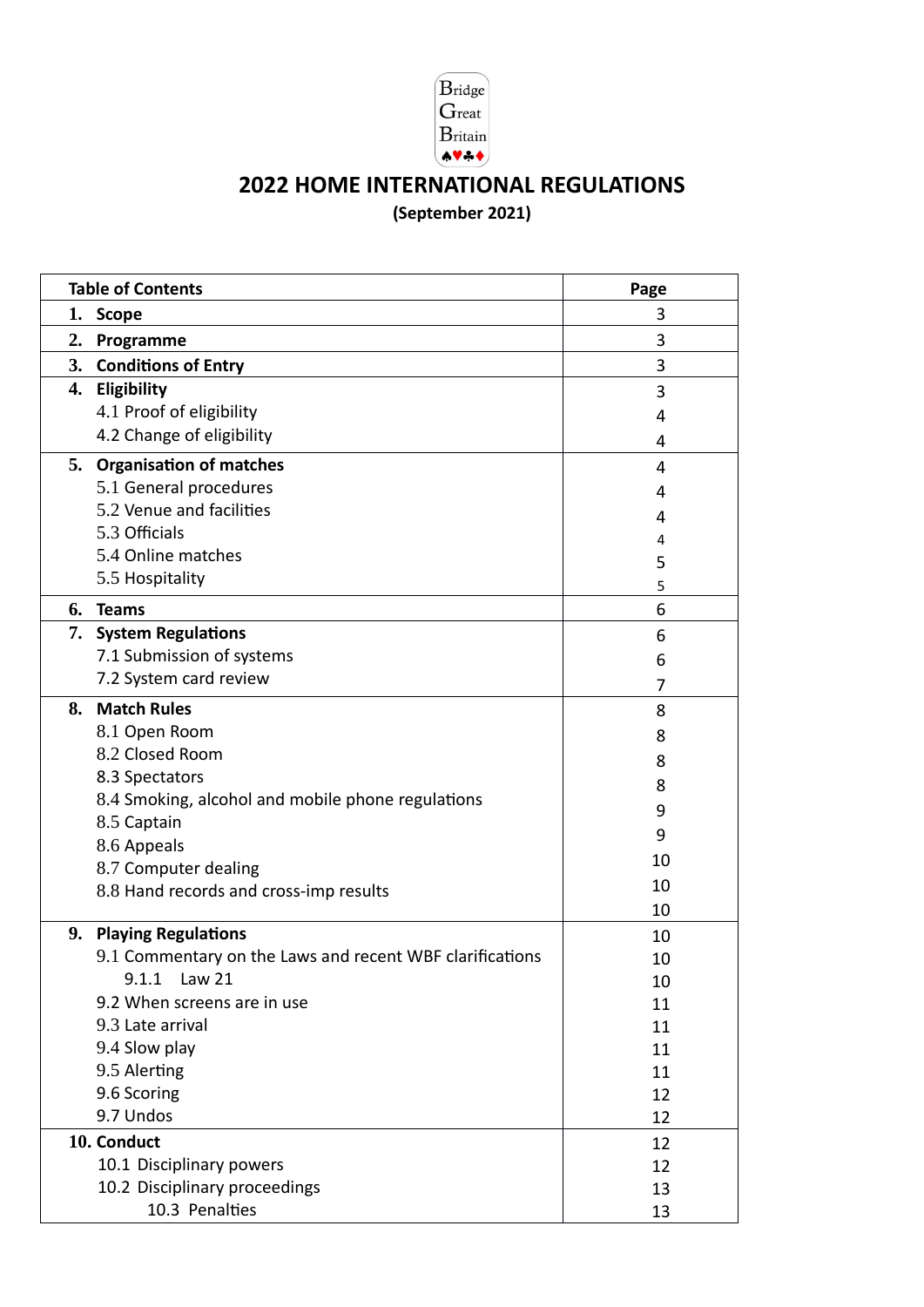| 11. Reports                                            | 13 |
|--------------------------------------------------------|----|
| 12. Championship table and trophies                    | 13 |
| 12.1<br>Masterpoint awards                             | 13 |
| 13. Special regulations - Camrose Trophy               | 14 |
| 13.1<br>Format                                         | 14 |
| 13.2 Seating rights                                    | 14 |
| 13.3 Trophies                                          | 15 |
| 13.4 Systems                                           | 15 |
| 13.5 Schedule                                          | 15 |
| 13.5.1 First weekend                                   | 15 |
| Second weekend                                         | 16 |
| 13.6 Fixtures                                          | 16 |
| 14. Special Regulations - Lady Milne Trophy            |    |
| Format<br>14.1                                         | 16 |
| 14.2 Seating rights                                    | 16 |
| 14.3 Systems                                           | 17 |
| Schedule<br>14.4                                       | 17 |
| 14.5 Fixtures                                          | 17 |
|                                                        | 18 |
| 15. Special Regulations - Junior Camrose & Peggy Bayer | 18 |
| <b>Trophy</b>                                          | 18 |
| 15.1<br>Format                                         | 19 |
| 15.2 Seating rights                                    | 19 |
| 15.3 Eligibility                                       | 19 |
| Screens<br>15.4                                        | 19 |
| 15.5 Schedule<br>15.6<br><b>Fixtures</b>               | 20 |
| 16. Special Regulations - Teltscher Trophy             |    |
| 16.1<br>Format                                         | 20 |
| 16.2 Seating rights                                    | 20 |
| Eligibility<br>16.3                                    | 21 |
| Systems<br>16.4                                        | 21 |
| Schedule<br>16.5                                       | 21 |
| 16.6<br><b>Fixtures</b>                                | 22 |
|                                                        | 22 |
| 17. Contact details and resources                      | 22 |
| 17.1<br><b>Bridge Great Britain</b>                    | 22 |
| <b>HNBOS</b><br>17.2                                   | 23 |
| 17.3<br>Websites                                       | 23 |
| 17.4<br>Resources                                      | 23 |
| List of Referees<br>17.5                               | 23 |
| Appendix A - Screen Regulations                        | 24 |
| Appendix B - BSC definitions                           | 25 |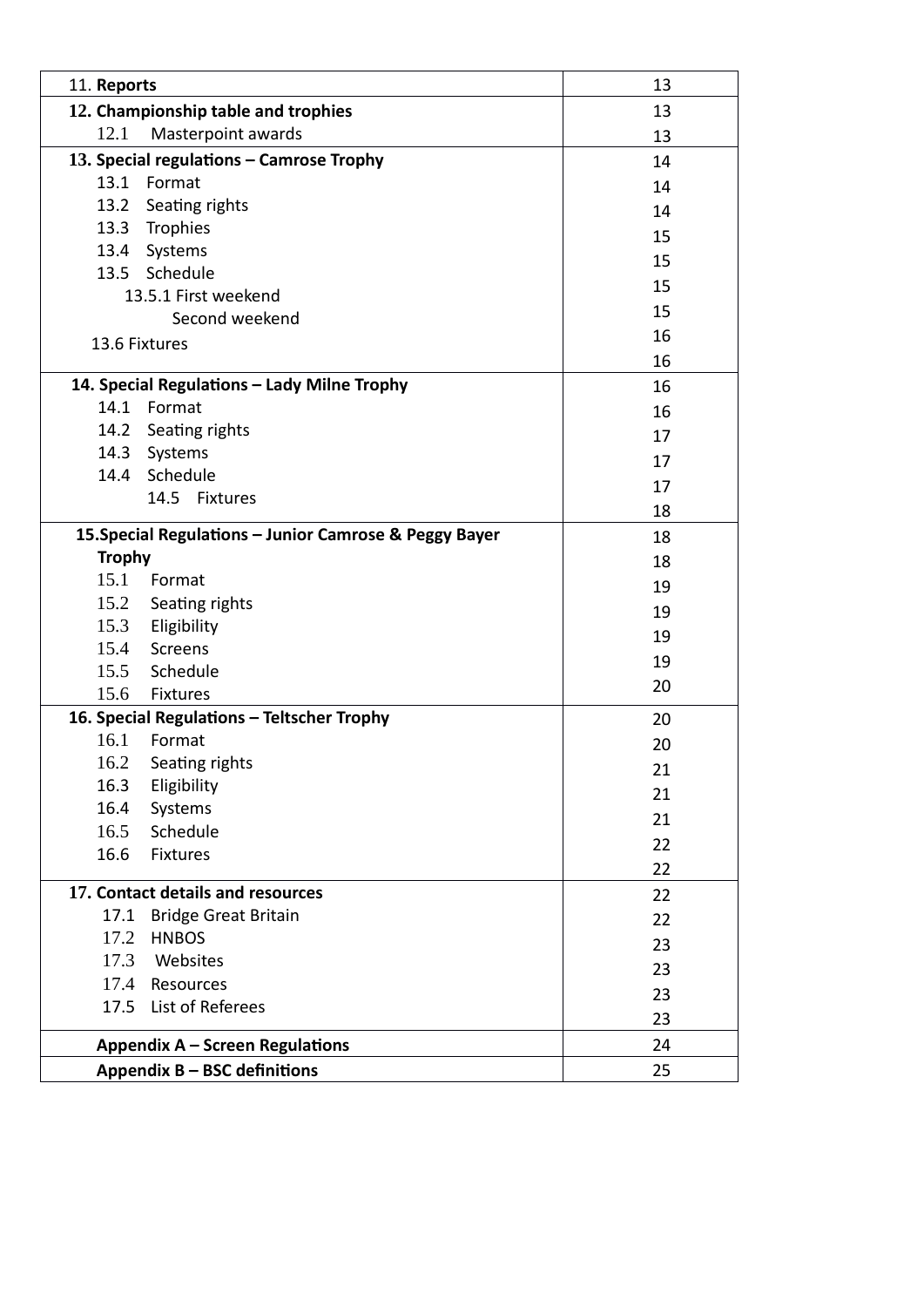# **1. Scope**

- These Rules and Regulations are established by the Expanded Committee of Bridge Great Britain (BGB) and shall apply to all matches in the Home International Series. All issues and difficulties raised prior to an event will be resolved by BGB.
- During an event the Director in Charge will determine how any problems are to be resolved.
- All events sponsored by BGB are played under the current version of the International Code of Laws of Duplicate Bridge, with such modifications as have been approved by the WBF Laws Commission as at the date of publication of these Regulations.
- Bridge Great Britain is the Regulating Authority under the 2017 Laws.

# **2. Programme**

- BGB shall arrange the programme of matches which shall take place on set dates during a single competition year. A competition year runs from 1 September to 31 August of the following calendar year.
- Any disputes will be resolved by the Expanded Committee of BGB.
- In extreme circumstances, and on the joint application of the countries concerned, BGB may permit a match to be rescheduled. This must be within four weeks of the due date. If the match cannot be rescheduled in good time BGB will award a match score as it sees fit.
- With the exception of the Junior Camrose & Peggy Bayer Trophies which will be played on RealBridge, matches in 2022 are expected to be played face-to-face.

# **3. Conditions of entry**

- The Home International Series comprises the Camrose Trophy (Open Teams), the Lady Milne Trophy (Women's Teams), the Junior Camrose Trophy (Under 26), the Peggy Bayer Trophy (Under 21), and the Teltscher Trophy (63 and over).
- Participating Home NBOs (HNBO) are the English Bridge Union, the Northern Ireland Bridge Union, the Contract Bridge Association of Ireland, the Scottish Bridge Union, and the Welsh Bridge Union.
- To participate in the Home International Series each HNBO must pay an entry fee to BGB at the start of the competition year.
- Each HNBO may enter one team in each event, but see sections 13.1,14.1, 15.1, 16.1. Each country entered must play against each other such country. Entry and subsequent refusal to play shall result in disqualification.
- If a team withdraws from any of the Home International Series, it will not be replaced. Matches will be rescheduled appropriately.
- Each team may have up to six playing members, plus a non-playing captain.

# **4. Eligibility**

Each nominated player and any Non Playing Captain must be a member of the HNBO for which they are selected to play, and must satisfy one or more of the following criteria to qualify to represent that HNBO:

- 1. Born in the country governed by that HNBO.
- 2. A natural parent who was born in that country (parents by legal adoption count as natural parents, but parents by marriage do not).
- 3. Been a bona fide resident of the country governed by that HNBO for at least two years prior to nomination.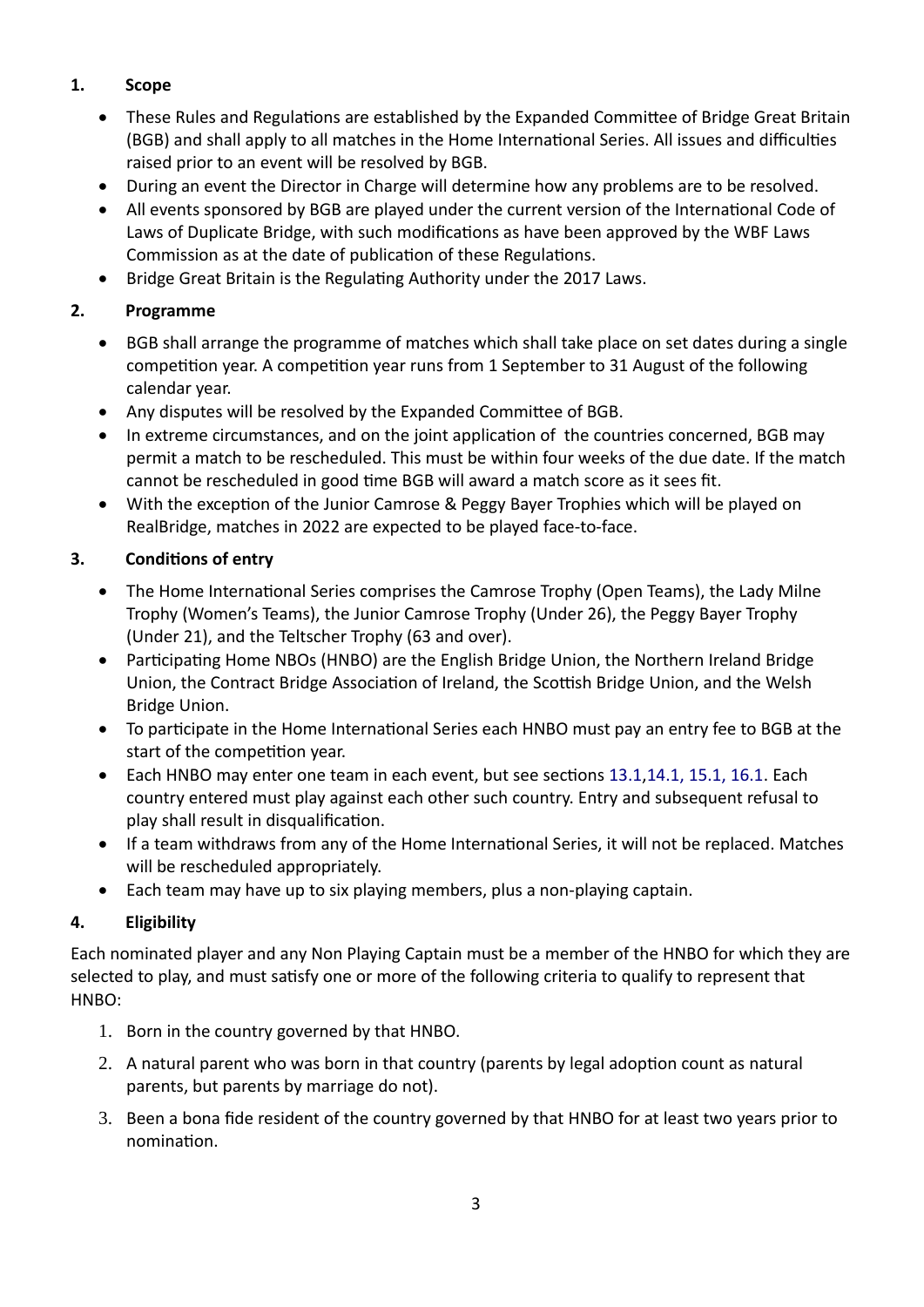4. They have previously represented that HNBO as a resident and has since moved away, but retain membership of that HNBO and have not subsequently represented any other country.

Additional criteria apply to the Junior Camrose Trophy and Peggy Bayer Trophy (15.3) and the Teltscher Trophy (16.3)

## **4.1 Proof of eligibility**

It is the responsibility of each HNBO to ensure that all selected players are eligible to represent it, and to provide evidence if required to do so by BGB (prior to a match) or the Director in Charge (during a match). Failure to prove eligibility may result in the team's disqualification. This also applies in terms of transgender persons, where relevant documents will be requested if necessary.

# **4.2 Change of eligibility**

- No player will be permitted to play for more than one country for events in the same season.
- If a player satisfies eligibility conditions for more than one country, they must state which HNBO they wish to represent at the start of the competition year on or before 1 September. Once registered with one HNBO a player is eligible to represent only that HNBO until they notify BGB of their desire to change allegiance, and meet the requirements of the new HNBO.
- A player may change allegiance from one HNBO to another by registering the change with both HNBOs and the BGB Secretary by the start of a new competition year. They may not represent the new HNBO **until two full competition years have elapsed since representing another HNBO.** Participation in an HNBO Trial does not affect eligibility to play for another country.
- Playing in a Transnational event organised by the EBL or WBF, or representing another NBO in a friendly match does not affect eligibility. Representing Ireland in an EBL or WBF event does not affect eligibility to represent the CBAI or NIBU in the Home International Series. Representing Great Britain in such an event does not affect eligibility to represent England, Scotland, or Wales. The Commonwealth Games bridge event has no formal standing, and is not affected by either WBF or EBL eligibility regulations.

## **5. Organisation of matches**

## **5.1 General procedures**

The organising HNBO is responsible for providing copies of the Laws, these Rules and Regulations and other relevant documents. The BGB Secretary will provide a copy of these Rules and Regulations for the Director in Charge.

## **5.2 Venue and facilities**

The host HNBO is responsible for arranging for sufficient staff to run the event to the standard required. A "Guide for Match Managers" is on the BGB website which incorporates all technical and organisational requirements, as well as information to be submitted to Captains.

## **5.3 Officials**

 Matches shall be organised by a Match Manager appointed by the host HNBO. They are responsible for the provision of equipment and facilities, hand, and scoring records.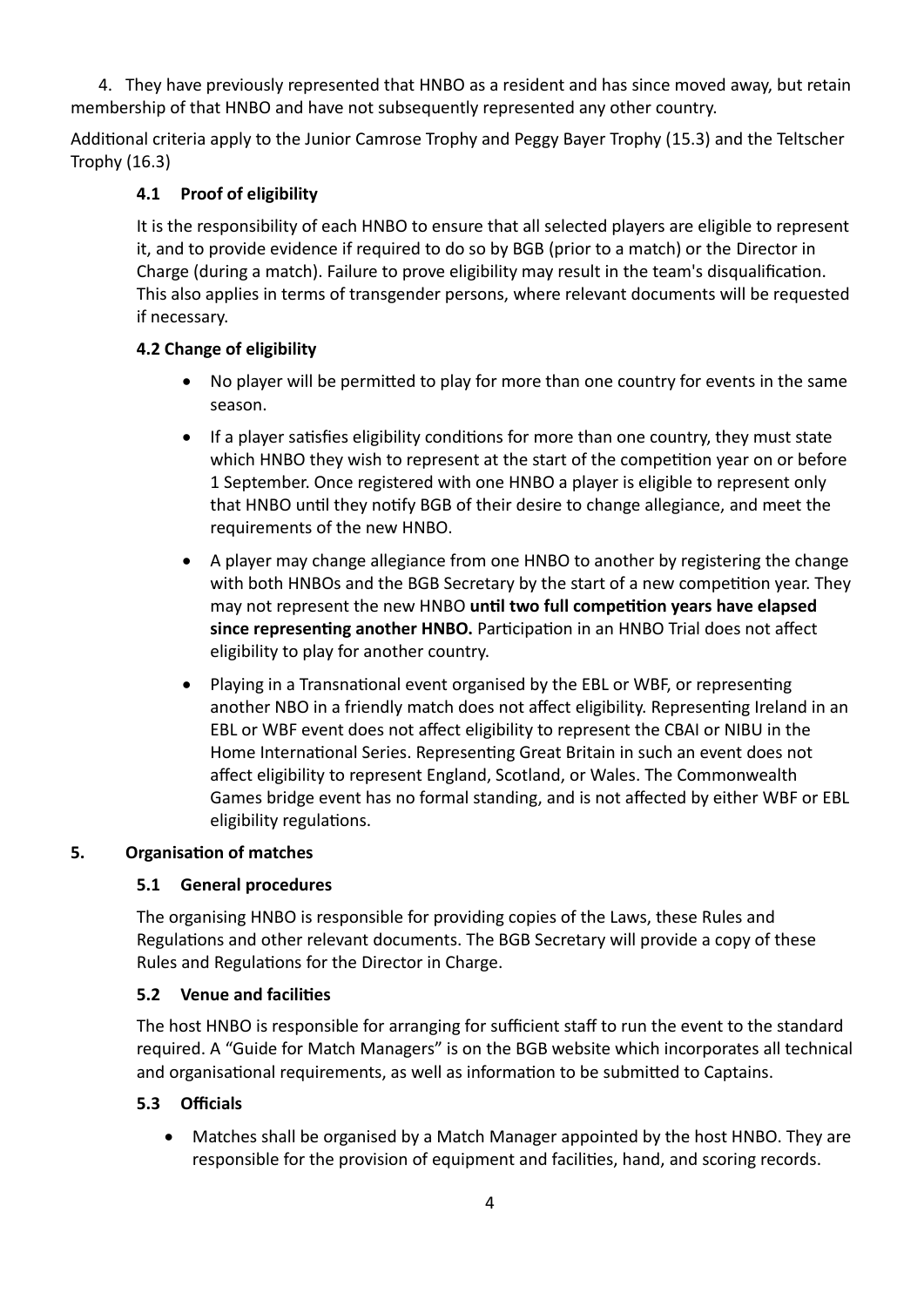- A Director in Charge will be nominated by the host HNBO and endorsed by the other HNBOs. His name shall be submitted to BGB for approval at least one month in advance of the match. Assistant Directors shall be appointed by the host HNBO in consultation with the Director in Charge.
- All expenses are the responsibility of the host HNBO.
- It is the responsibility of the BGB delegate of the host HNBO to oversee the arrangements for the event.

#### **5.4 Online matches**

- In Home International events, which are played online, HNBOs may propose, in advance, a reserve pair who may play as substitutes in the event of technical difficulties such as a loss of internet connection.
- Where a country has two teams and nominates a reserve pair, then the pair may play for either team in case of need, but once it has played one or more boards for a team it may not play for the other team.
- This is subject to them being registered in advance of the event, and having submitted a system card to the same deadline as other pairs.
- If connection problems are resolved, the original pair may return at the next stanza, subject to the agreement of the Chief Tournament Director.

#### **5.5 Hospitality**

A reasonable level of hospitality is expected of the host HNBO. They should ensure that there is adequate provision of refreshments for players and officials during, and after, play. They should organise a Closing Ceremony at which the results will be announced and opportunity afforded to the visiting Captains to express their appreciation.

If possible teams should be provided with a private area for scoring.

The cost of all hospitality will be charged to the respective teams. For the Camrose Trophy, Lady Milne Trophy, and Teltscher Trophy a package comprising three nights' dinner, bed and breakfast, plus sandwich lunches on Saturday and Sunday, will be organized by the host HNBO at a cost of no more than £320 per person, or the equivalent in Euros, calculated on a single room basis.

When played face-to-face, the package rate for the Junior Camrose Trophy and Peggy Bayer Trophy is £220 per person, or the equivalent in Euros, which may be calculated on a shared room basis. If single occupancy is required the rate is increased to £320 per person, or the equivalent in Euros.

If the maximum hotel rates exceed the figures determined annually by the Committee, the host HNBO shall pay any excess.

Where the package price has been negotiated with the venue hotel based on a minimum number of bedrooms, anyone seeking to book direct with the hotel may be subject to a surcharge of up to £40 per person, payable to Bridge Great Britain.

In the event that the playing venue arranged for the match is other than a hotel, e.g. a bridge club, it is the responsibility of the host HNBO to ensure that the venue is within walking distance of an acceptable hotel, and that suitable daytime refreshments can be provided. In this case, a variety of alternative package rates would be produced by the host HNBO.

The host HNBO is requested to inform other HNBOs of any unusual or unexpected arrangements with a hotel venue, such as group booking or direct payment.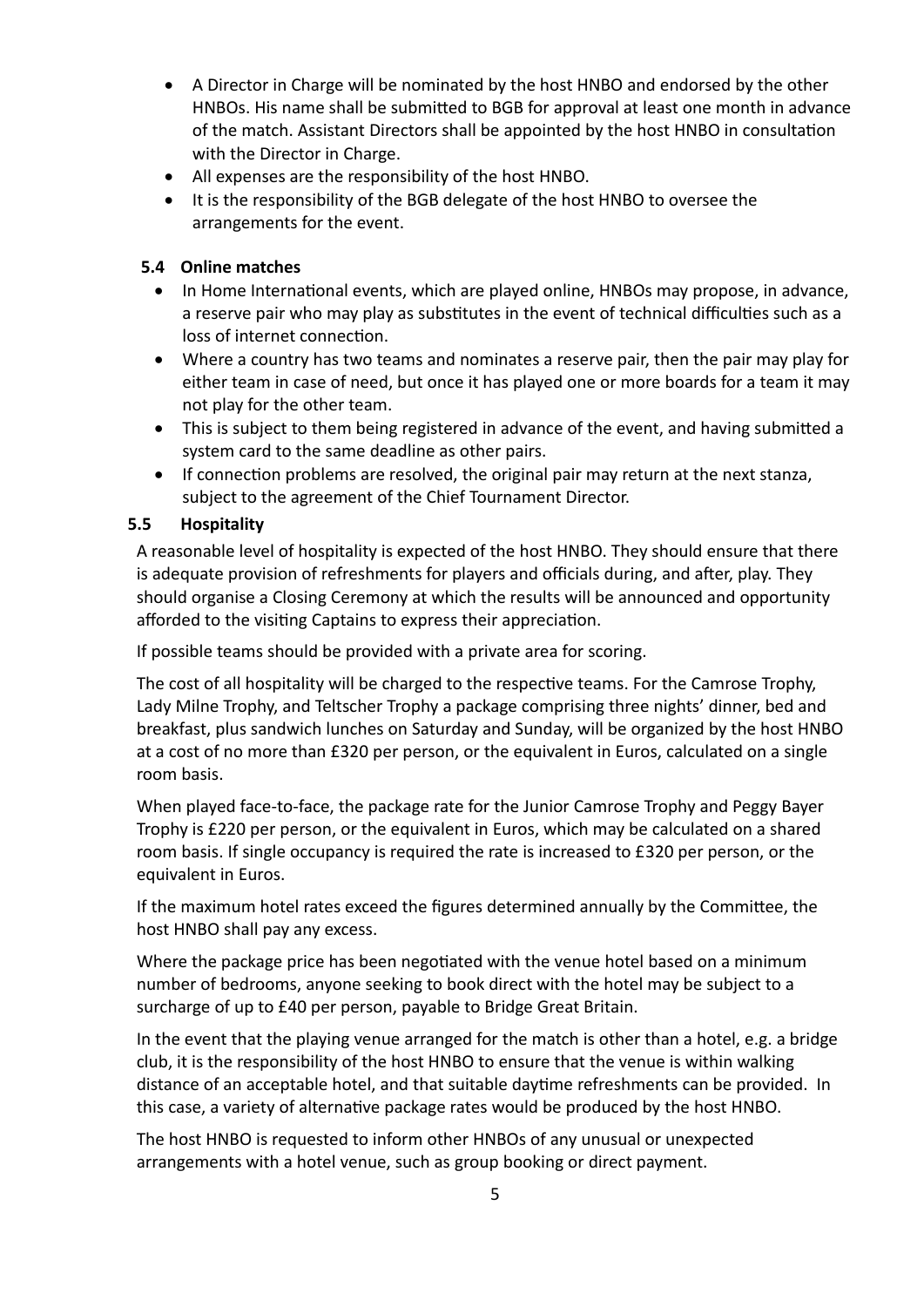## **The host HNBO is not responsible for hotel expenses of the visiting teams, which must be settled prior to departure.**

In terms of transport to and from the host venue, each team shall be responsible for safeguarding its own players, but they are welcome to consult the Match Manager in terms of the practicalities.

## **In the event of any disagreement, the decision of the Chairman of BGB shall be final.**

#### **6. Teams**

- Each HNBO shall inform both BGB and the host HNBO of the names of the Captain and members of each team at least 14 days in advance of the start of each match and also send details for inclusion on the BGB website to the BGB Webmaster at bgbwebmaster@gmail.com. If an HNBO has submitted the names of fewer than six players, a fifth or sixth player may be added prior to the commencement of the second play period.
- Subject to the approval of the Director in Charge, the members of a team may be changed up to the posting of the line-up for the first session of the event, but not thereafter. Immediately before the commencement of the first session the Captain of each team shall nominate to the Director the members of his team. Thereafter no substitute or reserve player shall be permitted to play.

## **7. System regulations**

## **7.1 Submission of systems**

The Lady Milne Trophy and Teltscher Trophy are designated as Category 2 events. Highly Unusual Methods are not permitted but **Brown Sticker** agreements may be played subject to full disclosure.

The two members of a partnership are restricted to a single system in any one weekend and both must play the same system and methods in bidding and play.

A team is restricted to a maximum of **four** system cards.

The current definitions of Highly Unusual Methods and **Brown Sticker** agreements are provided in Appendix B. Defensive measures are permitted as defined in the WBF Systems Policy.

All players must make available their own System Card to the opponents.

No change in basic methods or material change to a system or agreement during an event is permitted without the approval of the Director in Charge. Permission will normally be given provided that the Director is assured that neither the original submission nor the change is made to gain an unreasonable advantage, and that the change is made to a method in common use.

System cards are subject to a review. When the system card has been reviewed and accepted, it will be published on the BGB website prior to the event. It is the responsibility of Captains to ensure that their players' systems are submitted on time.

The deadline for submission of systems is two weeks prior to the start of the event (but three weeks for the first Camrose weekend because of Christmas), and a reminder will be sent by The Secretary seven days before the deadline. **An automatic fine of 1 VP will be imposed on any pair not submitting their system by the due date.** 

The relevant dates for submission of systems for the 2021 Home International Series are: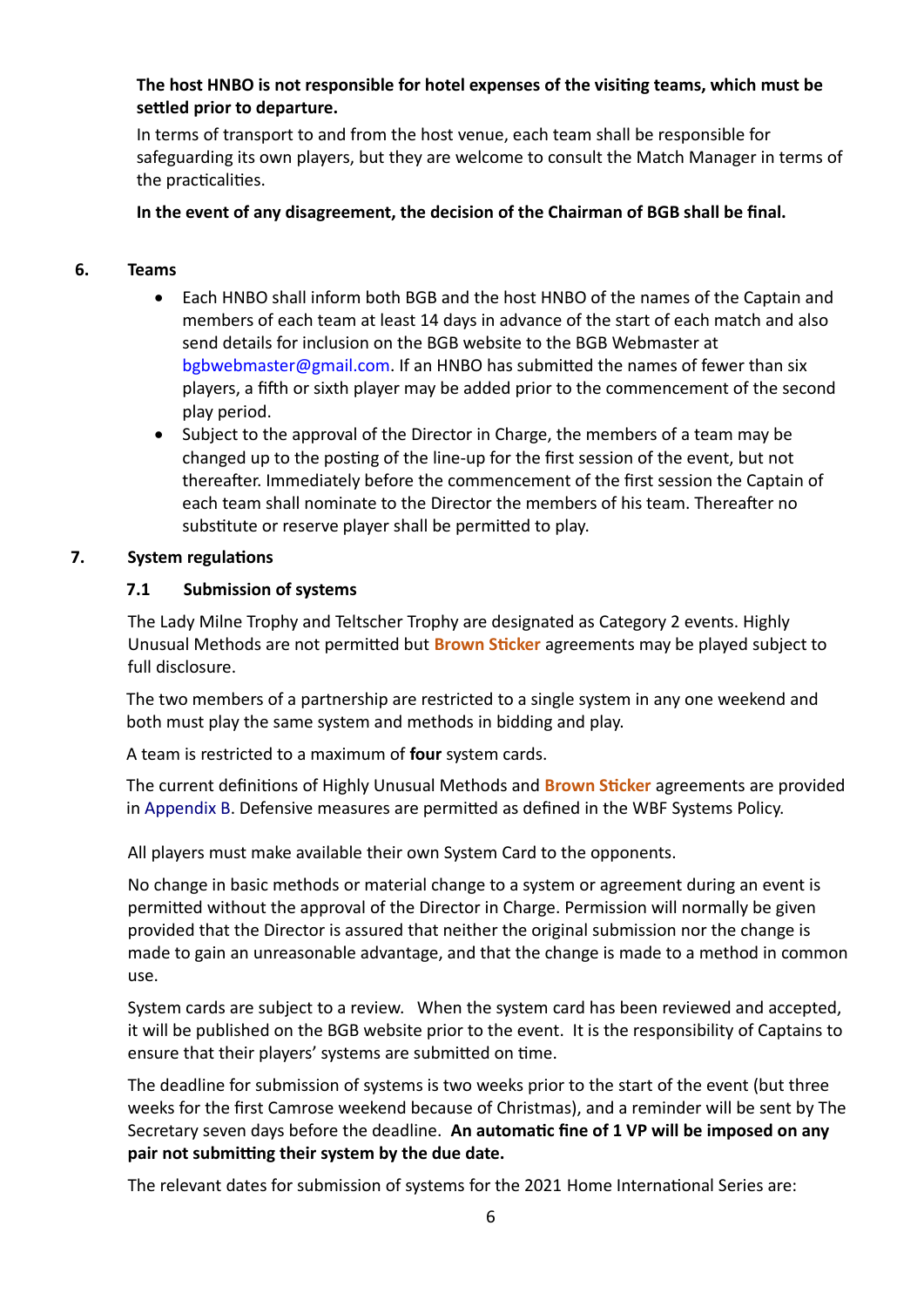| Camrose Trophy Weekend 1            | 17 <sup>th</sup> December 2021 |  |
|-------------------------------------|--------------------------------|--|
| Junior Camrose/Peggy Bayer Trophies | 4 <sup>th</sup> February 2022  |  |
| Camrose Trophy Weekend 2            | 18 <sup>th</sup> February 2022 |  |
| Lady Milne Trophy                   | 8 <sup>th</sup> April 2022     |  |
| Teltscher Trophy                    | 29th April 2022                |  |

#### **7.2 System Card Review**

- Bridge Great Britain (BGB) will review the system cards submitted by teams in the 2021 Home International Series.
- The quality of system cards over the past few years has improved considerably and the purpose of the review is to maintain the high standard and provide consistency across all participants. It is a consultative process.
- The principle of disclosure requires that competitors fully disclose all agreements and treatments requiring defensive preparation.
- Pairs must use WBF System Cards, with up to two supplementary sheets, to achieve this objective. These should be send to the BGB reviewer (bgbsystemcards2021@gmail.com) who will liaise with the submitters to address potential shortcomings. When **Brown Sticker** agreements may be used, separate forms for each **Brown Sticker** agreement, together with viable proposed defences, must be submitted with the System Card.
- It is strongly recommended that before completing their System Card that participants study the WBF Guide to Completion, available on the WBF website.
- Latitude will be given to inexperienced junior pairs.
- Teams may appeal a decision of the Reviewer to the Match Manager of the event.

#### **Full disclosure**

- Full disclosure does not require you to present your complete system. However, it does include a clear description of openings, responses, and early rounds of bidding with or without competition, conventions as well as other partnership agreements, style and understandings based on experience.
- Full disclosure is a combination of what you reveal in your System Card and supplementary sheets and what you add at the table also without your opponents having to ask questions.
- In cases where there is damage due to possible failure to disclose, the side that was not informed will be given the benefit of the doubt. If an opponent refrains from asking a question to which you should have provided the answer without prompting, and damage ensues, there is an a priori assumption that you have not provided full disclosure. Each case will be heard on its merits.

#### **Formats**

Acceptable formats for submission of system cards are:

- A PDF of the system card and any supplementary notes
- A Microsoft Word Document (doc or docx format)
- An Open Document Format (odt format e.g. OpenOffice, LibreOffice)
- A Google Docs format document

Please note that use of the WBF Convention Card Editor (ccf format) has been deprecated.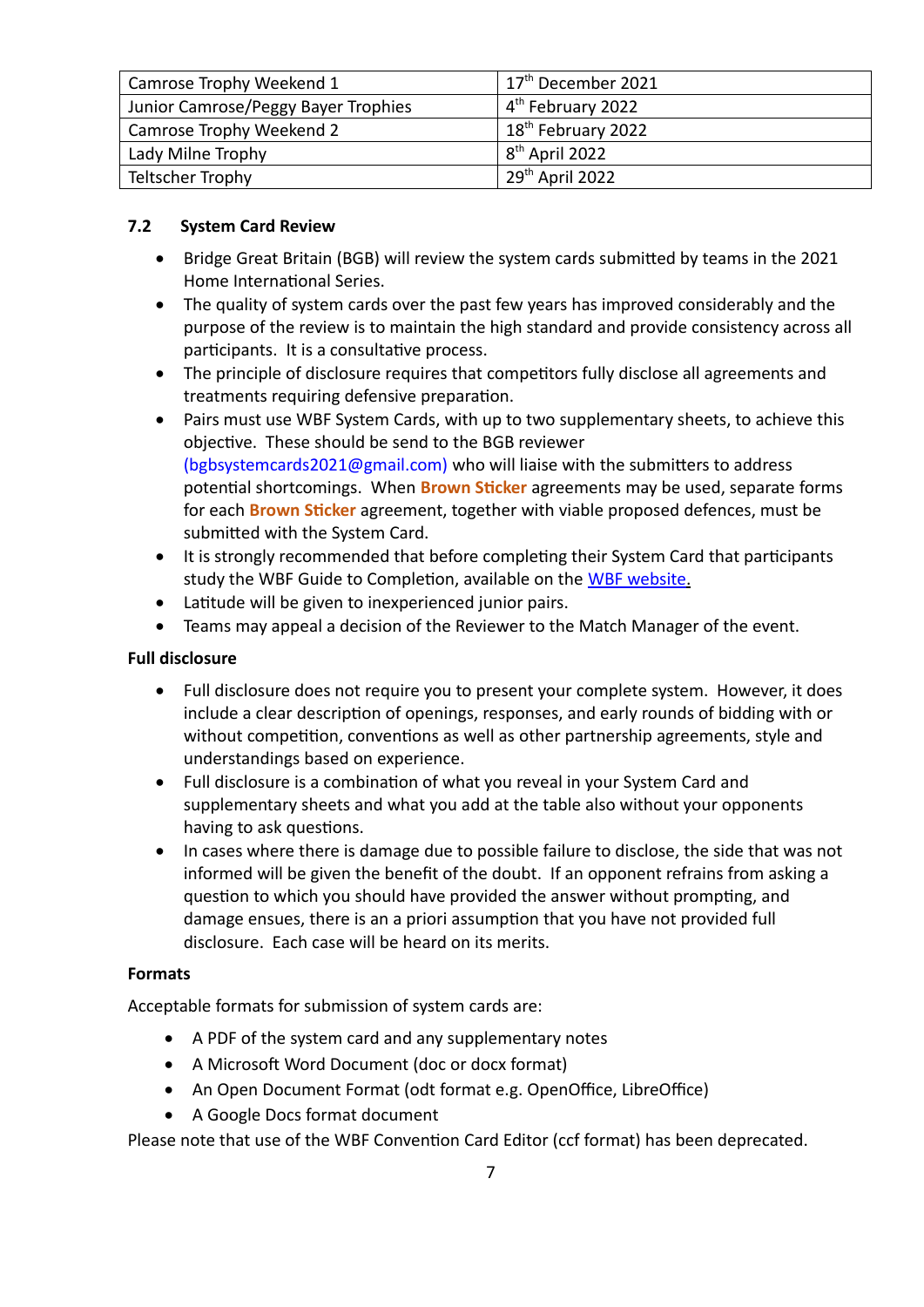System cards for the opponents may be kept by players for consultation. This is in addition to any online system that might be provided by RealBridge.

## **Common Shortcomings**

As it says in the WBF Guide to Competition:

- 1. Use suit symbols or S, H, D, C, but be consistent throughout the card.
- 2. Avoid names of agreements, explicitly define what your calls mean.
- 3. Use the recommended abbreviations in the Guide, do not make up your own.
- 4. Avoid terms like "weak", "strong" or "pre-emptive" as they seem to mean very different things depending on region or upbringing. Use an approximate hcp count. Indicate length and suit quality requirements if any.

Other common failings include:

- 1. Inadequate description of leading methods and carding.
- 2. Inadequate description of subsequent auctions and passed hand bidding.
- 3. Not listing on the front page of card your unusual or unexpected first-round actions and competitive agreements after your side has opened ('Special bids that may require defence' section).

#### **8. Match rules**

All conversation at the table shall be in English.

#### **8.1 Open Room**

No player may leave the Open Room until the play session is completed unless accompanied by a person designated by the Director, nor may he watch play at other tables. No spectator may enter the Open Room while play is in progress. If a spectator leaves the Open Room while play is in progress he may not return until the play session has been completed. Non-playing captains are prohibited from entering the Open Room once play has commenced in the Closed Room.

#### **8.2 Closed Room**

Only the following personnel are authorised to be present in the Closed Room:

- Participants assigned to play in the Room
- Captains
- Tournament Directors on duty
- Personnel needed to ensure the smooth running of the match
- Hotel staff for the provision of refreshments, etc.
- A maximum of two journalists, who must remain in the Closed Room for the duration of the session

No player may leave the Closed Room until the play session is completed unless accompanied by a person designated by the Director, nor may he watch play at other tables.

#### **8.3 Spectators**

It is the duty of the match manager to make spectators aware of their responsibilities:

- 1. During play in the Open Room they must refrain from mannerisms or remarks, and must not converse with a player or display any reaction to bidding or play.
- 2. Spectators are permitted to observe the cards of one player only.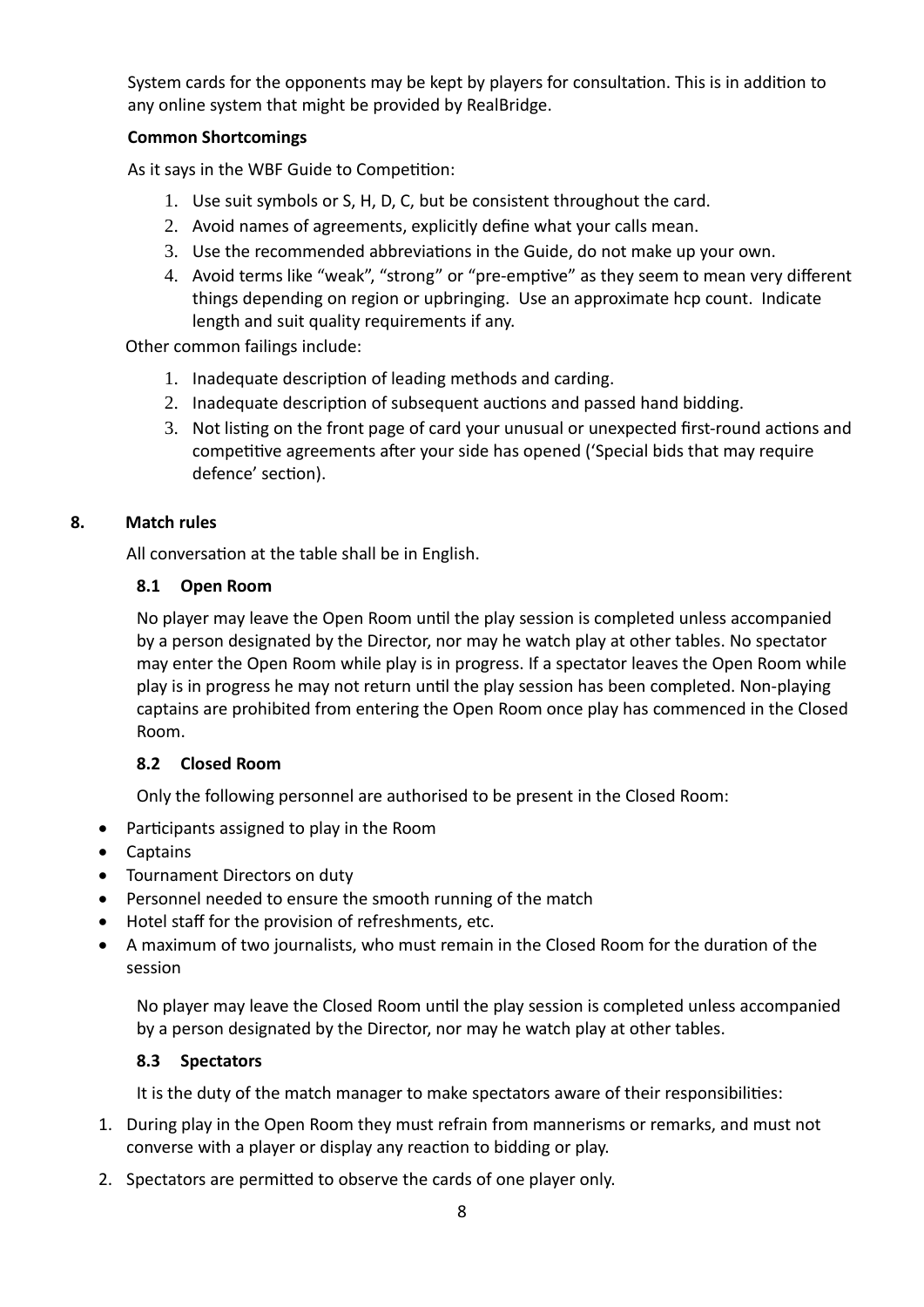- 3. They should be seated behind that player and may not get up to walk round the table, or seek to look at the cards of any other player.
- 4. Spectators may not draw attention to any irregularity or mistake, nor speak on any question except by request of the Director.
- 5. Non-playing members of a team are not allowed to watch their team-mates playing at the tables.
- 6. A player is responsible for the actions of any spectator who is associated with him (as distinct to a spectator casually attracted to the table by his presence there).

The Director in Charge and/or the Match Manager is empowered to control the presence of spectators, individually or collectively.

## **8.4 Smoking, alcohol, and mobile phone regulations**

The playing area may include the lobby in the immediate vicinity of the actual playing rooms, the toilets adjoining the playing rooms which are designated for the use of the players, and any other rooms/lobby areas to be decided on site. Such areas will be identified to the participants by the Match Manager.

Smoking, including electronic cigarettes, in the playing area is prohibited. No player may leave the playing area before completion of play in a session in order to smoke. A violation of this regulation will incur an automatic penalty for the team of 2 VP.

The consumption of alcoholic beverages of any nature in the playing area is prohibited. No player may leave the playing area before completion of play in a session in order to consume alcohol. A violation of this regulation will incur an automatic penalty for the team of 2 VP.

Mobile phones and electronic devices capable of communication must be switched off in the playing area and be visible at the table at all times. Any player leaving the playing table prior to completion of the session must leave his mobile phone and electronic devices at the table.

Any player, captain, or coach breaching these regulations will cause his team to be fined 2VP. This penalty is automatic. Persistent violation will result in the player being prohibited from playing and or the team official not being admitted into the playing area.

The Director in Charge may, at his discretion, prohibit a player from bringing other equipment into the playing area.

## **8.5 Captain**

A Captain may watch a pair in play at a table, in the open or closed room, designated by the Director. A Captain who has watched his pair in play and who then leaves the table shall not return (except with the prior agreement of the Director), nor shall he approach any other table in play until the next scoring interval.

A Captain may not converse with players once any player has withdrawn a hand from the board to be played until play has been completed. Only then may he call the Director to make a protest or request a ruling. He may, however, act during the auction or play for any of the following reasons which are to:

- cause a decision as to whether his side will request a ruling to be deferred.
- protect the rights of his team if he believes them to have been jeopardised.
- curtail unnecessary discussion.
- restrain inappropriate behaviour by a member of his team.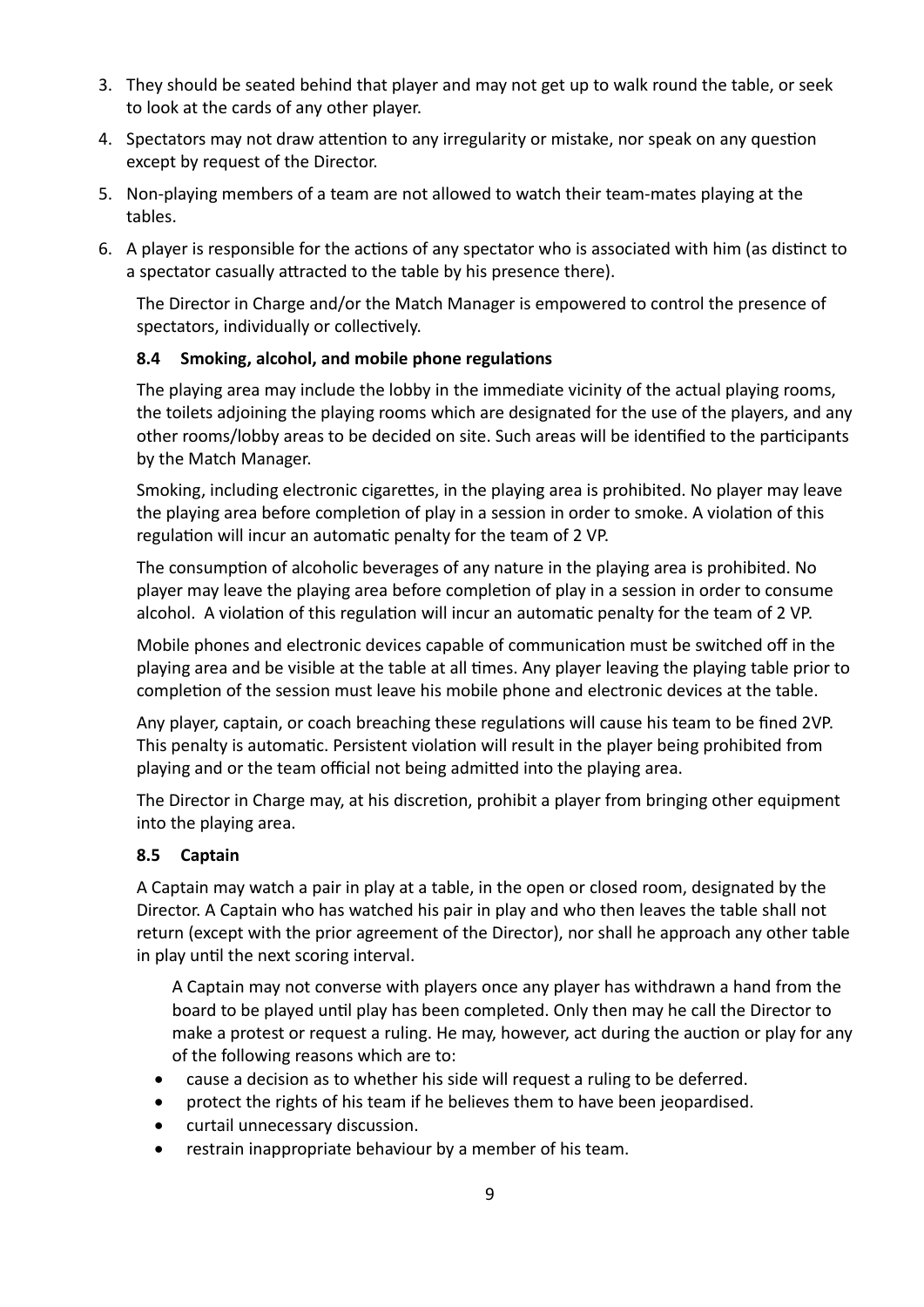- ensure that a non-playing pair is not watching their team-mates in play.
- to require that a Director is called to the table, but only for the purposes of implementing one or more of the above listed rights.

# **The Captain is not permitted to suggest tactics during the course of a session, nor to draw attention to the state of the match.**

# **8.6 Appeals**

- All appeals must be made by the Team Captain. If the appeal is judged to be without merit a "without merit" fine of up to £50 may be imposed by the Director in Charge acting upon the recommendation of the referee.
- The time limit within which an appeal may be lodged will be specified by the Director in Charge, taking into account Laws 79C1 and 79C2.
- In the event of an appeal, the Director in Charge will refer it to a referee (*see* **17.5** for a list of BGB referees). The Director in charge may use a referee not from this list if necessary. The referee may consult with experienced colleagues as appropriate. The referee and persons consulted should be clearly independent of any interest in either HNBO involved in the Appeal. If not the Director in Charge should seek the approval of the Team Captains party to the appeal. Any complaints regarding the procedures of the Appeal shall be referred to BGB, which shall act as the National Authority.
- It is a requirement that the decision of the Referee and Director in Charge be fully documented, together with the Law(s) relevant to the decision.

## **8.7 Computer dealing**

Computer dealing is mandatory.

## **8.8 Hand records & cross-imp results**

Hand copies should be available after each stanza.

Subject to adequate security, hand copies may be released to Vugraph commentators and Directors at the commencement of each stanza.

## **It is a requirement that the scorer produce results of cross-imping.**

## **9. Playing regulations**

Rules and Regulations whose special provisions supplement the Laws will be interpreted, where not explicitly covered in this document, as provided in the [EBU White Book](http://www.ebu.co.uk/laws-and-ethics/white-book).

## **9.1 Commentary on the Laws and recent WBF clarifications**

Except where specifically covered in these regulations, BGB accepts the default position of the Regulating Authority in the Laws.

## **9.1.1 Law 21**

*Law 21B2: When a player elects not to change a call because of misinformation, Law 16C will still apply. The situation is analogous to the withdrawal of an original call followed by the subsequent replacement of the same call. Information arising from inferences that only become available because of the correction of misinformation is authorized to the non-offending side, but unauthorized to the offending side.*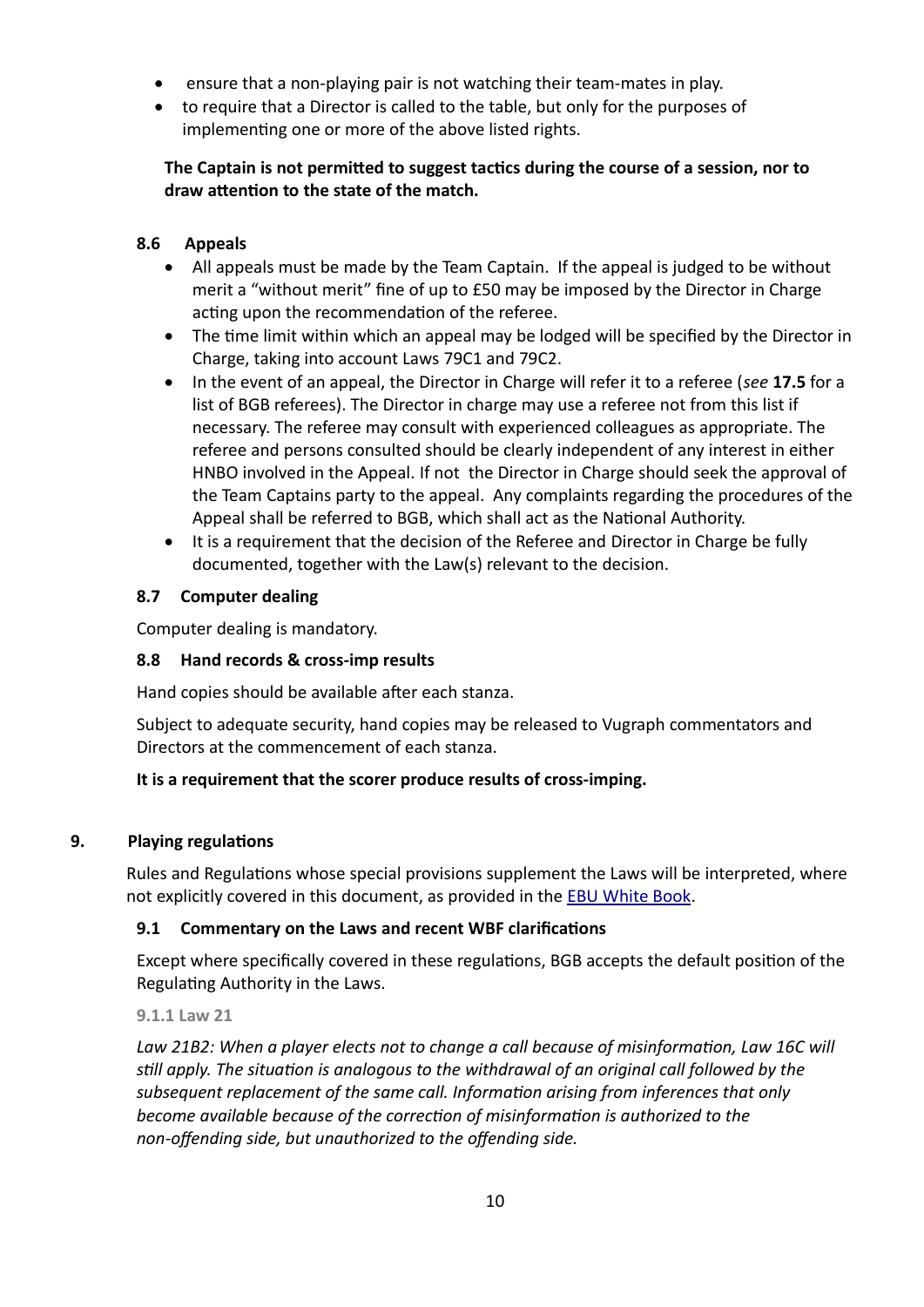## **9.2 When screens are in use**

The use of screens in the Camrose, Junior Camrose, Lady Milne Trophy and Teltscher Trophy is mandatory. They are recommended for the Peggy Bayer trophy. In the case of the Junior Camrose and Peggy Bayer Trophies, RealBridge will provide for the use of electronic screens. Regulations on the operation of screens are contained in Appendix A.

## **9.3 Late arrival**

- Any team not seated and ready to play at the start of a session will be fined 1VP and a further 1VP for every complete five-minute period thereafter.
- If any team has been late at the commencement of a session the fines for slow play in the same round will be based on the time at which all players were seated at the table and ready to play.
- In the case of the Junior Camrose and Peggy Bayer, all players are encouraged to log-on as early as possible to RealBridge, and inform the TD of potential internet connection problems. An emergency CBAI mobile number will be available to NPCs to inform the Tournament Director of any problems relating to the start of a stanza. All players are advised to have a reserve device available in case of technical failure or connection problem, but should the need arise a substitute will be permitted. The third pair of each team should be on call and, with the agreement of the Tournament Director, the pair will be permitted to act as substitutes.

# **9.4 Slow play**

- At approximately half way, and approximately ten minutes before the end of play, the Director should notify each table of the time remaining. Failure of the Director to meet this requirement will not absolve the players from penalty.
- At the end of the allocated time the Director will impose, for any table still in play, a fine of 1 VP for any delay up to five minutes, and an additional fine of 1VP for each further delay of five minutes or part thereof. It is open to the director in charge to give penalties of fractions of VPs to each side. **There is no discretion in regard to imposition of fines for slow play**, which must be enforced unless the problem was caused e.g. by operation of RealBridge, or other "mechanical" difficulty.
- Where the same pair incurs a subsequent fine, this shall automatically be increased by 50%, and the Director will normally exercise his authority to require the withdrawal of that partnership for the next session. To give effect to such decision the Director shall inform the Team Captains of it.
- For substantial or repeated delays the Director should impose a more severe penalty.
- Appeals against fines for slow play may be based only on a question as to the Director's findings of fact.

# **9.5 Alerting**

The WBF Alerting Policy has been adopted for the Home International Series as follows:

The following classes of calls should be alerted:

- 1. Conventional bids should be alerted, non-conventional bids should not.
- 2. Those bids which have special meanings or which are based on or lead to special understandings between the partners. (A player may not make a call or play based on special partnership understanding unless an opposing pair may reasonably be expected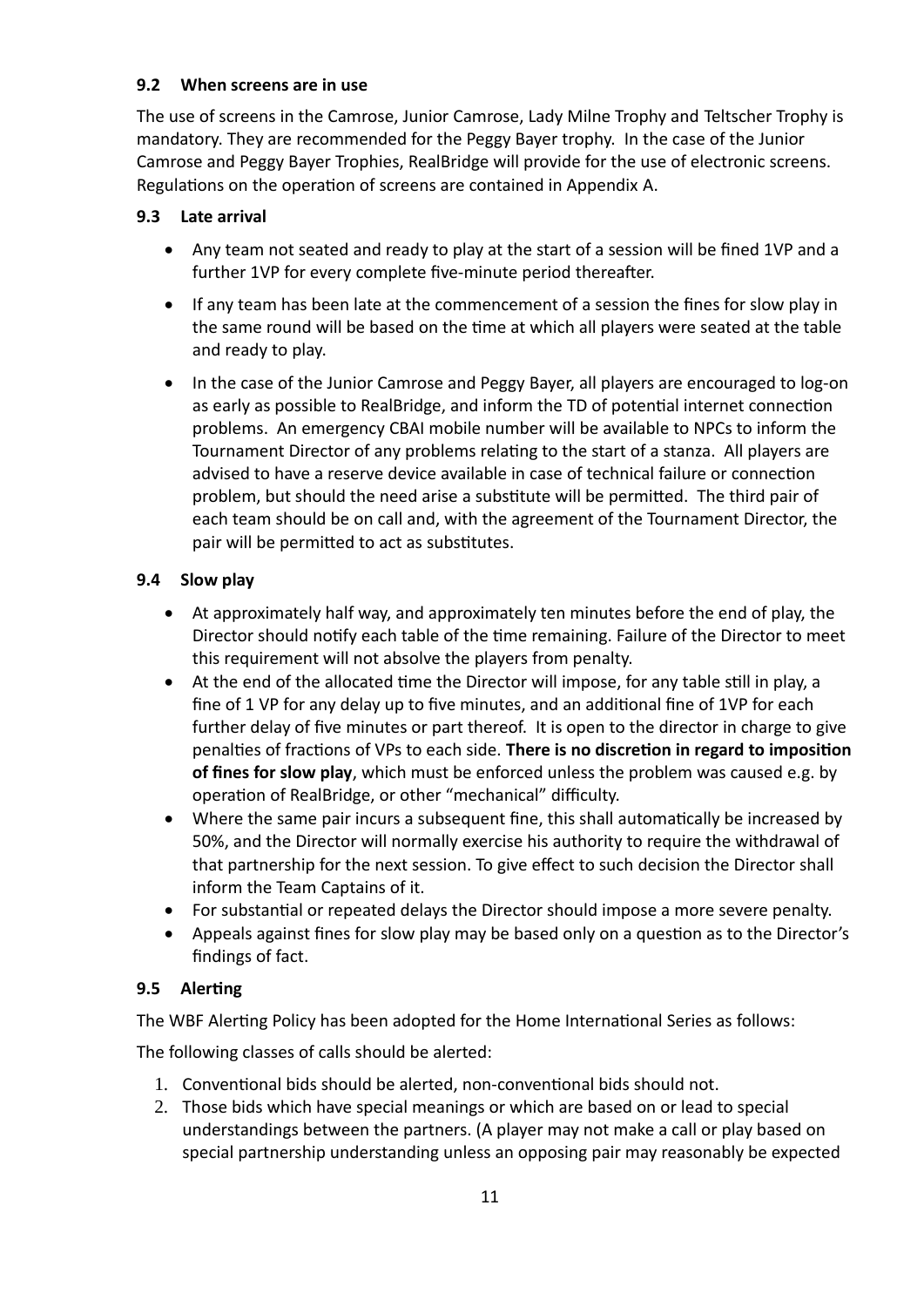- 3. to understand its meaning, or unless his side discloses the use of such call or play in accordance with the regulations of the sponsoring organization). See Law 40(b).
- 4. Non-forcing jump changes of suit responses to opening bids or overcalls, and non-forcing new suit responses by an unpassed hand to opening bids of one of a suit.

The method used by RealBridge for the Junior Camrose/Peggy Bayer will be a system of selfalerting visible to both opponents but not partner, which automatically creates a library, and dispenses with the need to type the explanation of the same call again.

# **9.6 Scoring**

Scores will be posted by the online system in use. Any problem with these should be reported to the Chief TD without delay. match, subject to a ruling/appeal as appropriate. In case of any doubt, the online system is deemed to be the official scoring system.

At the end of each stanza the Tournament Director produces table records for each Captain, and when agreed, this becomes the final score. A scoring correction can be made if it is notified by the Captain that a Bridgemate entry on the Tournament Director's printout is incorrect, within sixty minutes from the start of the next stanza.

Scoring adjustments will be made in accordance with these Regulations. If not so covered, the default position will be by reference to the EBU "White Book".

If at the end of protest period no protest has been lodged, the posted result shall become the official result of the match except in these circumstances (but see also Section 8.6):

- 1. There is a pending appeal.
- 2. There is to be an adjustment in respect of fines.
- 3. Where a replay of one or more boards has been directed and is still in progress.

WBF 'Continuous' VP Scales will be used.

## **9.7 Undos**

Undos in the auction, until they are non-recoverable, will be treated as the equivalent of a mechanical error using a bidding box, and this will be at the discretion of the Tournament Director. Undos in the play will not be permitted, but players will be reminded of the option of a two-click system when playing their cards if playing online.

## **10. Conduct**

## **10.1 Disciplinary powers**

The Director in Charge may at his discretion investigate any matter touching upon or arising out of the Laws, the Proprieties of the Game, or these Rules and Regulations. This shall be the case irrespective of the way in which such a matter has come to his attention. Consequent upon the findings of such investigation the DIC is empowered:

- 1. to impose such penalty as shall be decided in respect of the score or the participation of any individual, pair, or team in that match.
- 2. to award an adjusted score on any board involved.

The powers of the Director in Charge shall extend to the suspension or disqualification of any pair or players, or disqualification of a team. This in no way affects the powers of the Director to maintain discipline.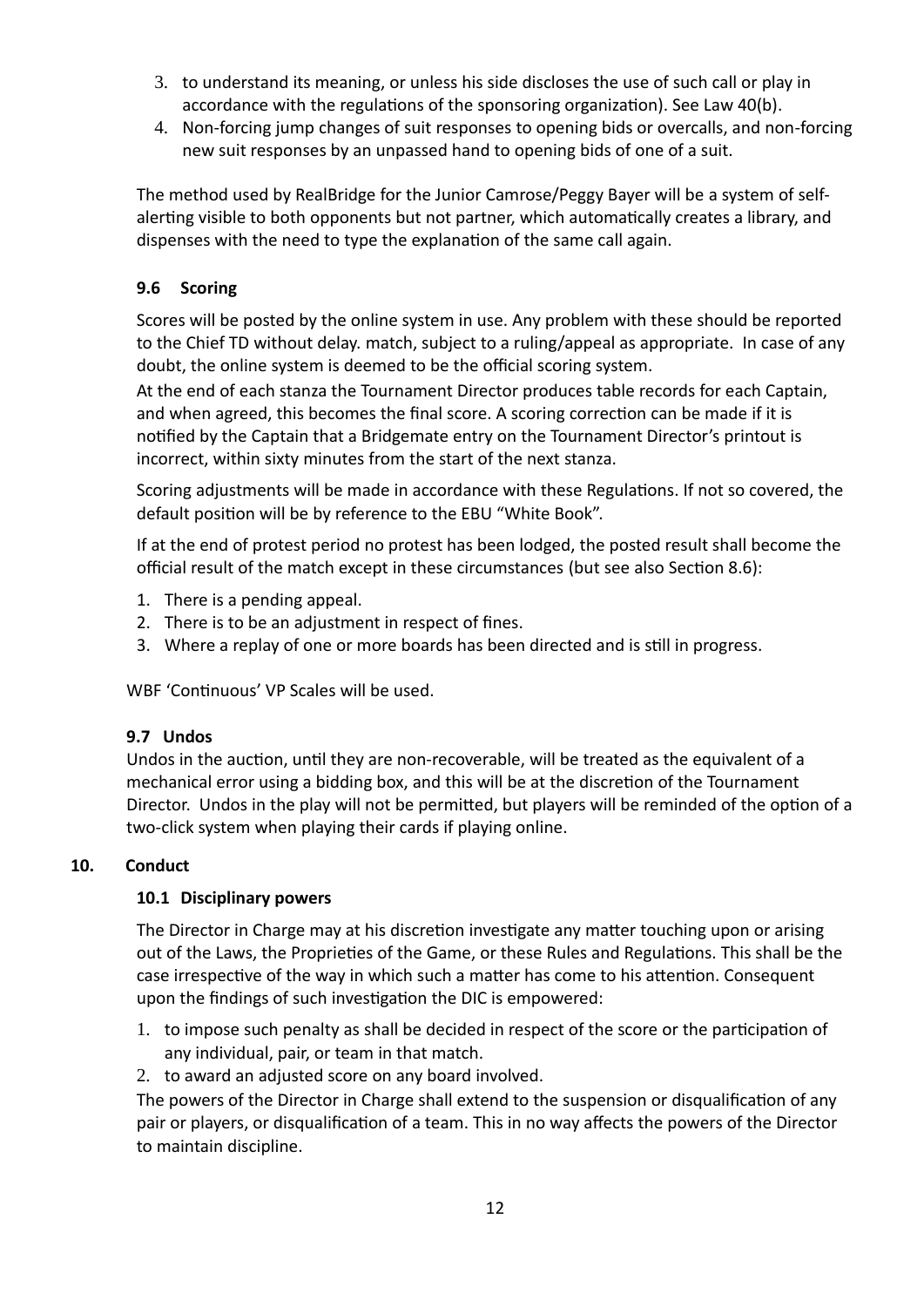#### **10.2 Disciplinary proceedings**

All complaints about a player's behaviour shall be reported to the Director in Charge and the HNBO of the player involved for further action if appropriate.

## **10.3 Penalties**

Breaches of these regulations by a player or non-playing captain where a penalty is not otherwise provided shall carry an automatic fine of 1VP.

## **11. Reports**

Immediately the match is completed and the final score agreed, the match result shall be posted on the website dedicated to the event, and communicated to the Secretary and to the BGB Webmaster at [bgbwebmaster@gmail.com](mailto:bgbwebmaster@gmail.com) or inclusion on the BGB website. The following reports should then be sent to the BGB Secretary:

A statement from the Match Manager, containing the following information:

- Match details and report on the venue.
- Names of all players in each team and their Captain.
- Line-up forms.
- Name of Director in Charge.

Results of each match and the overall result signed by the Director in Charge.

A confidential report from the Director in Charge, concerning observations and/or recommendations regarding the venue and facilities, together with copies of all Appeals Forms and rulings made during the event.

## **Where possible photographs in digital format of each team should be sent to the BGB webmaster.**

## **12. Championship table and trophies**

Each HNBO shall be credited with the number of Victory Points gained in each of the matches.

In each series the winner of the trophy shall be the team with the greatest number of Victory Points gained over the series. In the event of two or more countries gaining an equal number of VPs a tie will be split firstly by the VPs in the direct match between the two or more representative teams, and thereafter in IMPs. If both are tied, then the trophy will be shared. Each trophy shall be in the custody of the winning team for 12 months. The HNBO of the winning team shall be responsible for insuring the trophy and be responsible for collecting, engraving, and delivering it to the following year's event.

To qualify as trophy winner, a player must play at least one-third of the total number of boards.

## **12.1 Master point awards**

For each player who plays at least one-third of the boards, master point awards for the Camrose Trophy, Lady Milne Trophy, Junior Camrose Trophy, Peggy Bayer Trophy, and Teltscher Trophy, awarded at the discretion of each HNBO, are as follows:

## **Camrose Trophy**

For each 32-board match won: 2 nationals (having played at least 16 boards) For the winners of each weekend: 2 nationals For the runners-up of each weekend: 1 national One representative cap will be awarded for each weekend.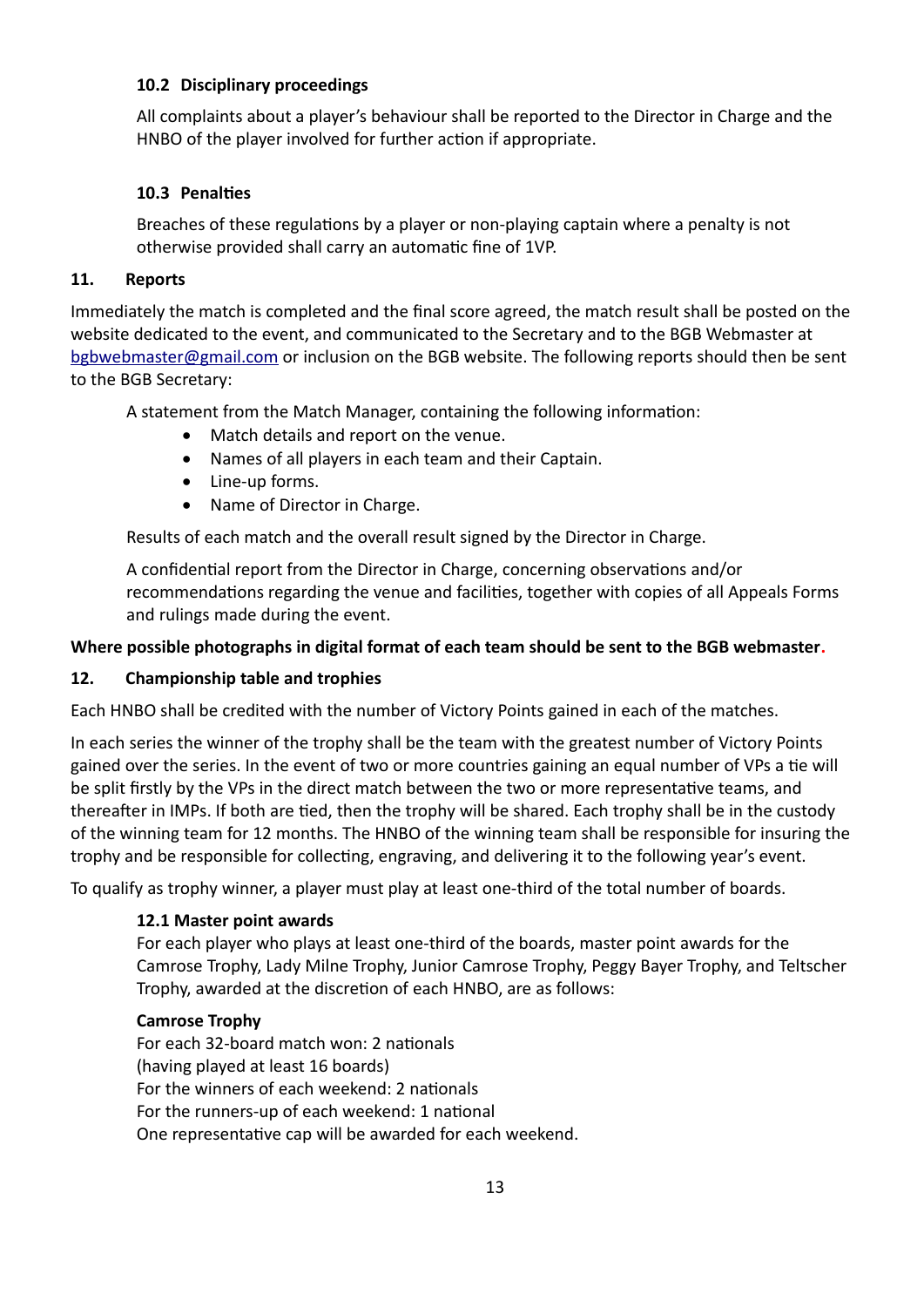#### **Junior Camrose Trophy**

To the overall winners: 2 nationals To the overall runners-up: 1 national One representative cap will be awarded

#### **Peggy Bayer Trophy**

To the overall winners: 200 Local points (for England 2 Blue Points) To the overall runners-up: 100 Local points (for England 1 Blue Point) One representative cap will be awarded

#### **Lady Milne Trophy & Teltscher Trophy**

For each 32-board match won: 2 nationals (having played at least 16 boards) For the winners: 2 nationals For the runners-up: 1 national One representative cap will be awarded

Where there is a tie in Victory Points for first place, the joint winners will each receive half of the combined masterpoint award for the winning and runners-up. In the case of a tie for second place, the runners-up award will be split between the two teams.

## **13. Special regulations – Camrose Trophy**

#### **13.1 Format**

Six teams will compete, the sixth team rotating between each country, with the country hosting the second weekend providing the second team that year. All members of the second team representing the host HNBO must be members in good standing of the host HNBO. If, for any reason, that country is unable to field a second team, then the holders from the previous year will be invited to field a second team. No player may play for more than one team each year. Five head-to-head matches of 32 boards, in 16-board stanzas, will be played on each of two weekends. The VP scores from the first weekend will be carried forward to the final weekend.

The two teams from the same country will play against each other in the first match of each weekend, and will be designated teams C & E.

| Team A: | Wales            |  |
|---------|------------------|--|
| Team B: | Ireland          |  |
| Team C: | <b>SBU</b>       |  |
| Team D: | Northern Ireland |  |
| Team E: | Scotland         |  |
| Team F: | England          |  |

The draw for **2022** is as follows:

## **13.2 Seating rights**

The team printed first in the schedule sits North-South in the Open Room and East-West in the Closed Room throughout the match.

Subject always to the over-riding provisions of section 13.4 (relating to the use of HUMs), seating rights alternate between the two teams. In the first stanza the Captain of the second-named team nominates his pairs first; in the second stanza the first-named Captain nominates first.

The Director in Charge has discretion to vary seating rights, as necessary, to accommodate a disability, provided that extra care is taken to ensure that no problems ensue, either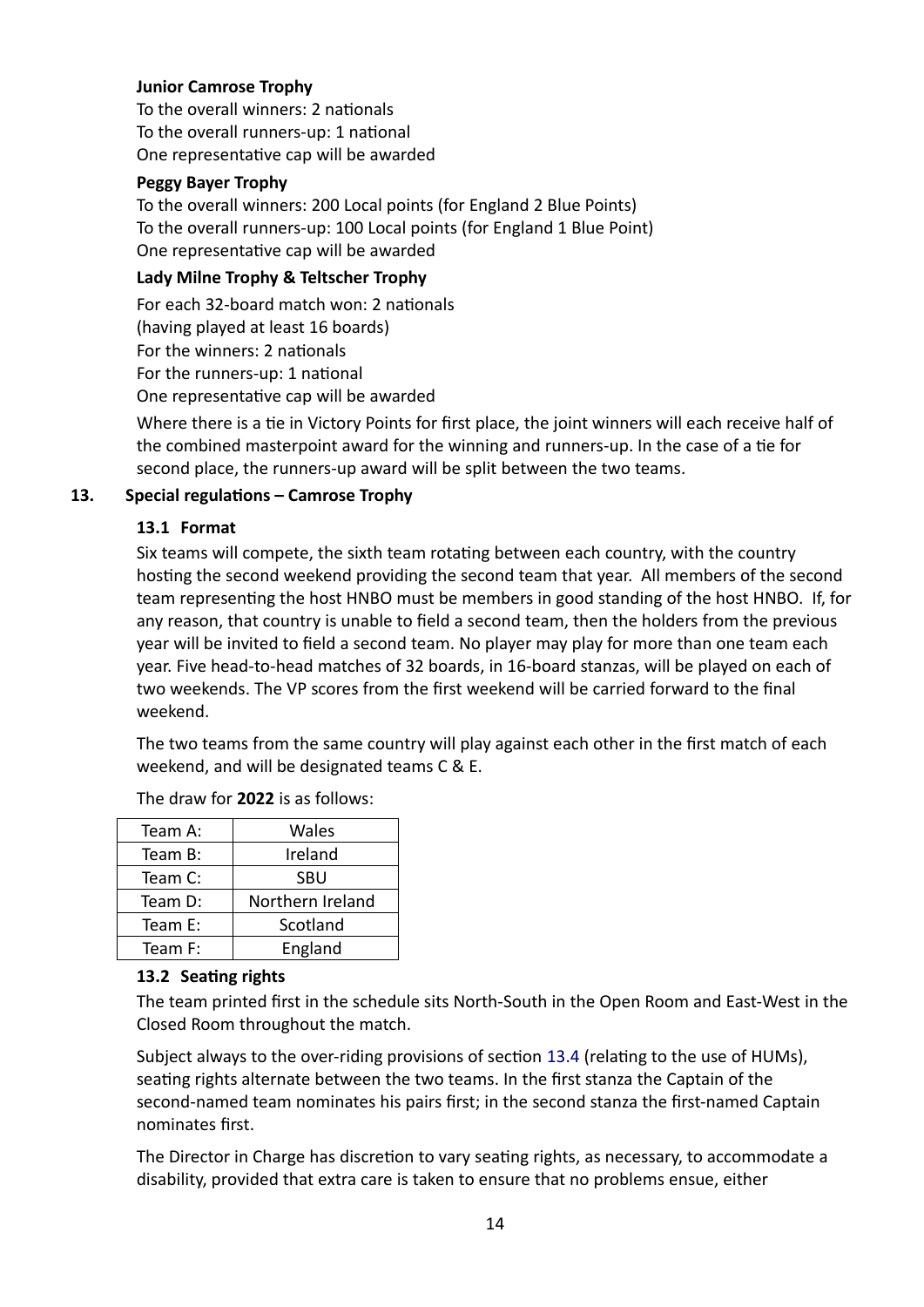mechanical or in relation to scoring. There will be a designated table on which the three lineup sheets will be placed. The Captain seating his players first completes his portion of the sheet, then the Captain seating his players second completes his portion. Line-ups must be submitted at least five minutes before a stanza is due to begin. Failure to complete and submit a line-up on time will incur a 1VP penalty.

# **13.3 Trophies**

With regard to the trophies between teams for the direct matches, if a country is fielding two teams that year, the destination of the trophy will be worked out on the cumulative scores of the two teams.

# **13.4 Systems**

Highly Unusual Methods (HUMs) are permitted in the Camrose Trophy, but full details must be provided when submitting the system. Where a team has a pair or pairs using a HUM system that team loses seating rights whenever these pair(s) are selected to play. Opponents may bring written defences to the HUM system to the table as an aide mémoire.

**Brown Sticker** agreements may be used provided separate forms for each **Brown Sticker** agreement to be played, together with viable proposed defences, are submitted with the system card. Each pair is permitted to register and play a maximum of **three Brown Sticker** agreements. A pair may prepare written defences against the **Brown Sticker** agreements of any system. Such defences will have to be given to the opponents (two clearly legible copies) prior to the start of the match. Written defences against **Brown Sticker** agreements are deemed to be part of the opponents' System Card.

# **13.5 Schedule**

The time allowed for a 16-board stanza shall be 2 hours 10 minutes, with a 15-minute scoring break between stanzas and a 45-minute break between matches played on the same day. The Captain's meeting for both weekends will be held using Zoom(or similar) at a time to be notified. Captains will be sent a link to the meeting.

| Friday   | 17.30       | <b>Buffet meal</b> |            |              |
|----------|-------------|--------------------|------------|--------------|
|          | 19.00-21.10 | $D \vee F$         | CvE        | <b>B</b> v A |
|          | 21.25-23.35 | <b>D</b> v F       | C v E      | <b>B</b> v A |
| Saturday | 10.00-12.10 | AvC                | B v D      | FvE          |
|          | 12.25-14.35 | AvC                | B v D      | FvE          |
|          |             | Lunch              |            |              |
|          | 15.20-17.30 | E v A              | F v B      | CvD          |
|          | 17.45-19.55 | E v A              | $F \vee B$ | C v D        |
|          | 20.30       |                    | Dinner     |              |
| Sunday   | 10.00-12.10 | <b>B</b> v C       | AvF        | EvD          |
|          | 12.25-14.35 | <b>B</b> v C       | AvF        | E v D        |
|          |             | Lunch              |            |              |
|          | 15.20-17.30 | F v C              | E v B      | D v A        |
|          | 17.45-19.55 | F v C              | E v B      | DvA          |
|          | 20.30       |                    | Dinner     |              |

#### **13.5.1 First weekend**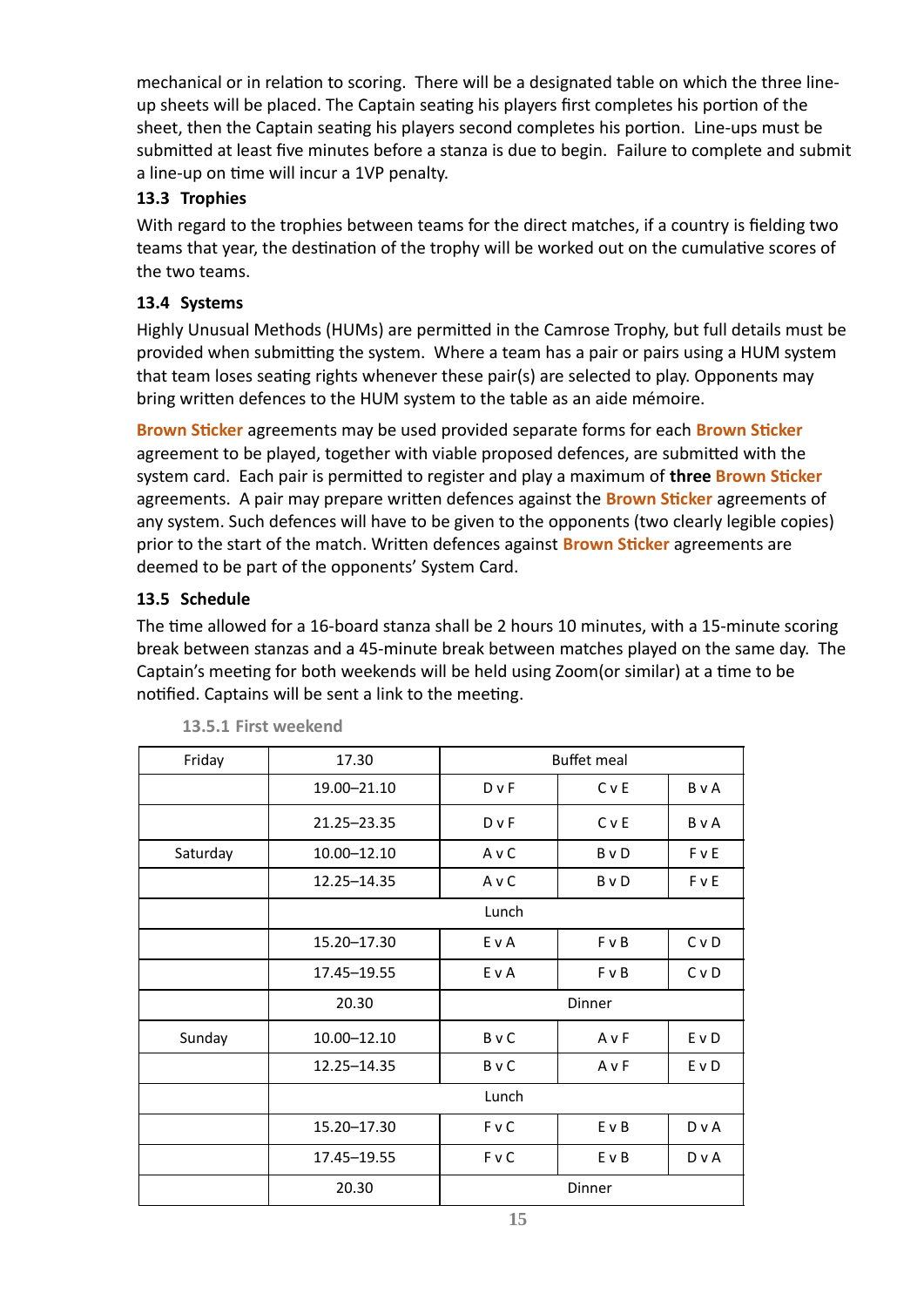**13.5.2 Second weekend**

| Friday   | 17.30         | <b>Buffet meal</b>    |              |              |
|----------|---------------|-----------------------|--------------|--------------|
|          | 19.00-21.10   | F v A                 | $D \vee B$   | E v C        |
|          | 21.25 - 23.35 | <b>F</b> v A          | $D \vee B$   | E v C        |
| Saturday | 10.00-12.10   | AvD                   | <b>B</b> v E | CvF          |
|          | 12.25-14.35   | AvD                   | <b>B</b> v E | CvF          |
|          |               | Lunch                 |              |              |
|          | 15.20-17.30   | <b>F</b> v D          | C v B        | AvE          |
|          | 17.45-19.55   | F v D                 | C v B        | AvE          |
|          | 20.30         | Dinner                |              |              |
| Sunday   | 10.00-12.10   | EvF                   | $A \vee B$   | D v C        |
|          | 12.25-14.35   | EvF                   | $A \vee B$   | D v C        |
|          | Lunch         |                       |              |              |
|          | 15.20-17.30   | CvA                   | D v E        | <b>B</b> v F |
|          | 17.45-19.55   | C v A                 | D v E        | <b>B</b> v F |
|          | 20.30         | <b>Closing Dinner</b> |              |              |

# **13.6 Fixtures**

| Year | <b>Date</b>  | <b>Host country</b> |  |
|------|--------------|---------------------|--|
| 2022 | 7-9 January  | England             |  |
|      | 4-6 March    | Scotland            |  |
| 2023 | 6-8 January  | Northern Ireland    |  |
|      | 3-5 March    | Ireland             |  |
| 2024 | 5-7 January  | Wales               |  |
|      | 1-3 March    | England             |  |
| 2025 | 3-5 January  | Scotland            |  |
|      | 7-9 March    | Northern Ireland    |  |
| 2026 | 9-11 January | Ireland             |  |
|      | 6-8 March    | Wales               |  |
| 2027 | 8-10 January | England             |  |
|      | 5-7 March    | Scotland            |  |
| 2028 | 7-9 January  | Northern Ireland    |  |
|      | 3-5 March    | Ireland             |  |

# **14. Special regulations – Lady Milne Trophy**

## **14.1 Format**

Six teams will compete, the sixth team rotating between each country, with the country hosting the match providing the second team that year. All members of the second team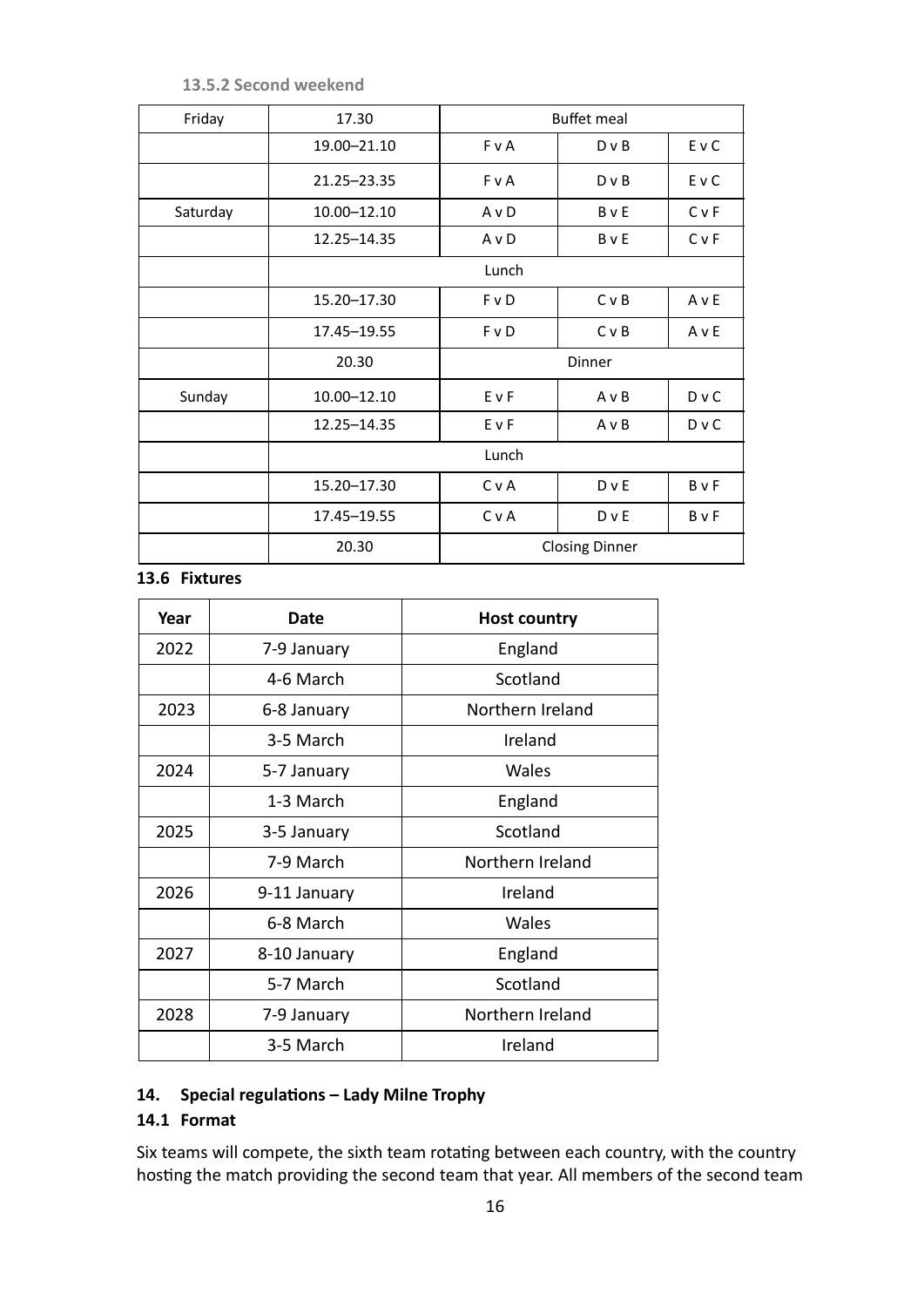representing the host HNBO must be members in good standing of the host HNBO. If, for any reason, that country is unable to field a second team, then the holders from the previous year will be invited to field a second team. Five head-to-head matches of 32 boards, in 16-board stanzas, will be played.

The two teams from the same country will play against each other in the first match, and will be designated teams C & E.

The draw for **2022** is as follows:

| Team A: | Scotland         |  |
|---------|------------------|--|
| Team B: | Northern Ireland |  |
| Team C: | Wales            |  |
| Team D: | England          |  |
| Team E: | WBU              |  |
| Team F: | Ireland          |  |

# **14.2 Seating rights**

The team printed first in the schedule sits North-South in the Open Room and East-West in the Closed Room throughout the match.

Subject always to the over-riding provisions of section 13.4 (relating to the use of HUMs), seating rights alternate between the two teams. In the first stanza the Captain of the second-named team nominates his pairs first; in the second stanza the first-named Captain nominates first.

The Director in Charge has discretion to vary seating rights, as necessary, to accommodate a disability, provided that extra care is taken to ensure that no problems ensue, either mechanical or in relation to scoring. There will be a designated table on which the three lineup sheets will be placed. The Captain seating his players first completes his portion of the sheet, then the Captain seating his players second completes his portion. Line-ups must be submitted at least five minutes before a stanza is due to begin. Failure to complete and submit a line-up on time will incur a 1VP penalty.

## **14.3 Systems**

**Brown Sticker** agreements may be used provided separate forms for each **Brown Sticker** agreement to be played, together with viable proposed defences, are submitted with the system card.

Each pair is permitted to register and play a maximum of three Brown Sticker agreements.

A pair may prepare written defences against the **Brown Sticker** agreements of any system. Such defences will have to be given to the opponents (two clearly legible copies) prior to the start of the match. Written defences against **Brown Sticker** agreements are deemed to be part of the opponents' System Card.

When using Real Bridge players are permitted to consult their own system card but unnecessary delay in doing so will not avoid the imposition of automatic fines.

## **14.4 Schedule**

The time allowed for a 16-board stanza shall be 2 hours 10 minutes, with a 15-minute scoring break between stanzas and a 45-minute break between matches played on the same day.

The Captain's meeting will be held using Zoom(or similar) at a time to be notified. Captains will be sent a link to the meeting.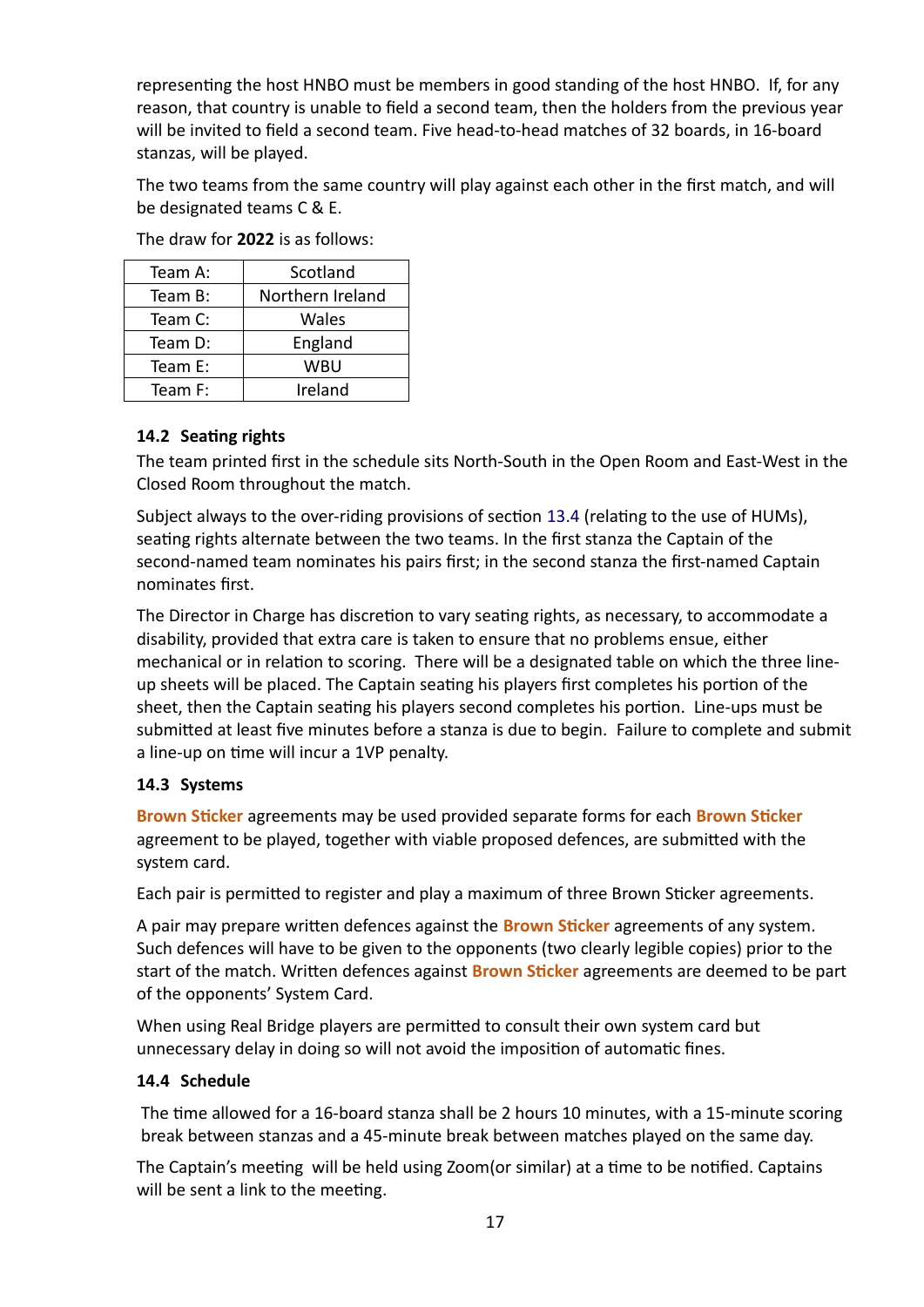| Friday   | 17.30         | <b>Buffet meal</b>    |              |                |
|----------|---------------|-----------------------|--------------|----------------|
|          | 19.00-21.10   | D v F                 | CvE          | BvA            |
|          | 21.25 - 23.35 | $D \vee F$            | <b>C</b> v E | BvA            |
| Saturday | 10.00-12.10   | AvC                   | <b>B</b> v D | FvE            |
|          | 12.25-14.35   | AvC                   | <b>B</b> v D | FvE            |
|          |               | Lunch                 |              |                |
|          | 15.20 - 17.30 | E v A                 | F v B        | C <sub>v</sub> |
|          | 17.45-19.55   | E v A                 | F v B        | C <sub>v</sub> |
|          | 20.30         | Dinner                |              |                |
| Sunday   | 10.00-12.10   | <b>B</b> v C          | AvF          | E v D          |
|          | 12.25-14.35   | <b>B</b> vC           | AvF          | E v D          |
|          |               | Lunch                 |              |                |
|          | 15.20-17.30   | <b>FvC</b>            | E v B        | D v A          |
|          | 17.45-19.55   | F v C                 | E v B        | D v A          |
|          | 20.30         | <b>Closing Dinner</b> |              |                |

#### **14.5 Fixtures**

| Year | Date        | <b>Host country</b> |  |
|------|-------------|---------------------|--|
| 2022 | 22-24 April | Wales               |  |
| 2023 | 21-23 April | Scotland            |  |
| 2024 | 19-21 April | Ireland             |  |
| 2025 | 11-13 April | England             |  |
| 2026 | 17-19 April | Northern Ireland    |  |
| 2027 | 16-18 April | Wales               |  |
| 2028 | 14-16 April | Scotland            |  |

#### **15. Special regulations – Junior Camrose Trophy and Peggy Bayer Trophy**

#### **15.1 Format**

Each team in each event will play two matches against each other team in the same event. Each match will be between teams of four over 16 boards with IMP scoring converted to VPs.

As soon as the number of teams is known, the draw shall be undertaken publicly by the BGB Secretary for the order of play and seating rights, with the condition that the host nation shall be Team C. An additional host HNBO team shall be team F. See section 6 in regard to an additional host HNBO team.

In the case of the Junior Camrose Trophy and Peggy Bayer Trophy, it is permitted that a "floating pair" be selected to play in either event.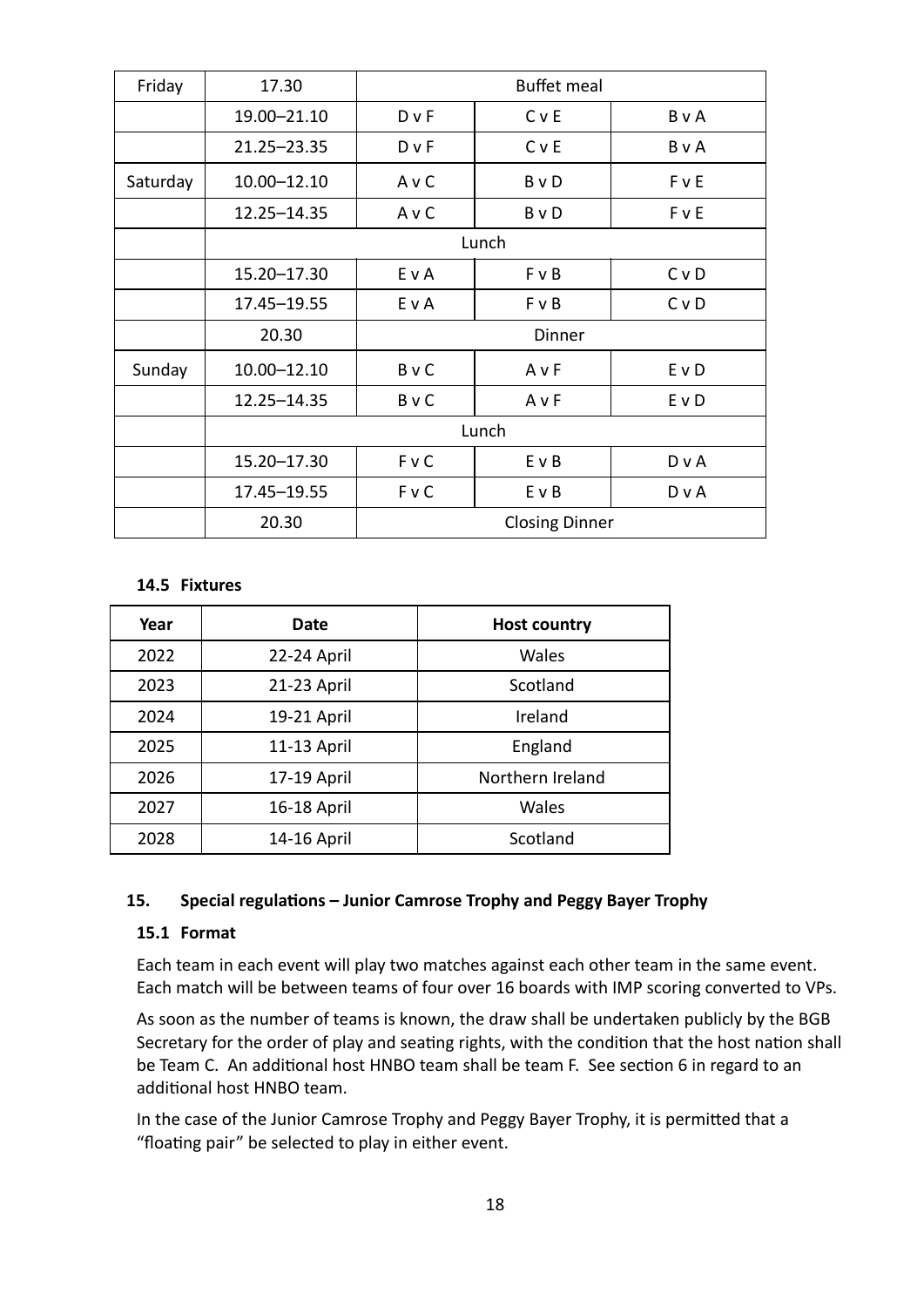The draw for **2022** is as follows:

| Team A:            | Northern Ireland |  |
|--------------------|------------------|--|
| England<br>Team B: |                  |  |
| Team C:            | CBAI             |  |
| Team D:            | Wales            |  |
| Team E:            | Ireland          |  |
| Team F:            | Scotland         |  |

#### **15.2 Seating rights**

The team printed first in the schedule sits North-South in the Open Room and East-West in the Closed Room.

The Captain of the second-named team nominates his pairs first.

Line-ups must be submitted at least five minutes before a stanza is due to begin. Failure to complete and submit a line-up on time will incur a 1VP penalty.

See section 13.2 in relation to disability.

## **15.3 Eligibility**

Players competing in Under 26 events must not have achieved their 25th birthday by 31st December of the year prior to the year in which the competition is to take place. Players competing in Under 21 events must not have achieved their 20th birthday by 31st December of the year prior to the year in which the competition is to take place.

It is the responsibility of the HNBO to check that participants meet the age criteria and BGB may ask for evidence of this.

A Junior in full-time education may represent the HNBO of his place of education provided they have not sought to represent another HNBO earlier in that competition year. This eligibility lasts until the end of the competition year in which his full-time education ceases, or place of full-time education changes to another HNBO.

The requirement to wait for the statutory two competition years when changing HNBO of allegiance is waived for a Junior taking up or losing eligibility based on place of education. Under no circumstances may a player represent more than one HNBO in any one competition year.

## **15.4 Screens**

Screens will be used in the Junior Camrose Trophy and also the Peggy Bayer if possible.

## **15.5 Schedule**

The Captain's meeting will be held using Zoom(or similar) at a time to be notified. Captains will be sent a link to the meeting.

The time allowed is 2 hours 10 minutes and these are the recommended timings: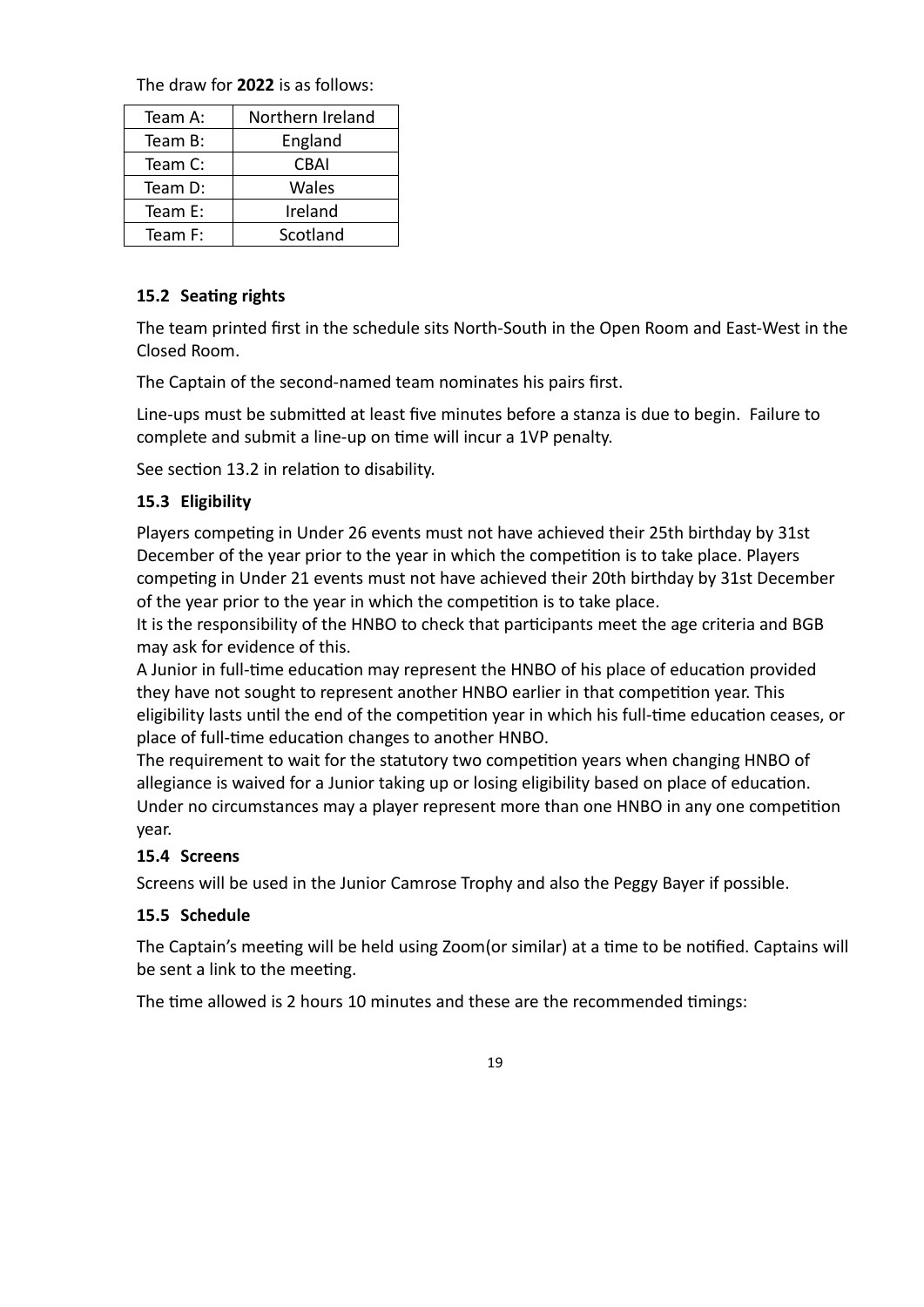| Friday                    | 17.00-19.10 | AvD          | EvB            | CvF          |  |  |  |
|---------------------------|-------------|--------------|----------------|--------------|--|--|--|
|                           | 19.25-21.35 | CvA          | $D$ v E        | BvF          |  |  |  |
| Saturday                  | 10.00-12.10 | E v C        | B v D          | AvF          |  |  |  |
|                           | 12.25-14.35 | <b>B</b> v A | $D \vee C$     | EvF          |  |  |  |
|                           | Interval    |              |                |              |  |  |  |
|                           | 15.20-17.30 | AvE          | C v B          | <b>D</b> v F |  |  |  |
|                           | 17.45-19.55 | DvA          | BvE            | <b>FvC</b>   |  |  |  |
| Sunday                    | 10.00-12.10 | AvC          | EvD            | <b>F</b> v B |  |  |  |
|                           | 12.25-14.35 | C v E        | $D \vee B$     | F v A        |  |  |  |
| Interval                  |             |              |                |              |  |  |  |
|                           | 15.20-17.30 | $A \vee B$   | C <sub>v</sub> | <b>F</b> v E |  |  |  |
|                           | 17.45-19.55 | E v A        | <b>B</b> v C   | F v D        |  |  |  |
| 20.10 Online presentation |             |              |                |              |  |  |  |

In the event that only four teams are participating in the Junior Camrose or Peggy Bayer, the schedule will be adjusted to nine matches by omitting the last session on Friday. Each team shall play three matches against each other team. Seating rights alternate for the first two matches, and for the third match they will be decided by a blind line-up.

#### **15.6 Fixtures**

| Year | Date           | <b>Host country</b> |  |
|------|----------------|---------------------|--|
| 2022 | 18-20 February | Ireland             |  |
| 2023 | 17-19 February | England             |  |
| 2024 | 16-18 February | Northern Ireland    |  |
| 2025 | 14-16 February | Wales               |  |
| 2026 | 13-15 February | Scotland            |  |
| 2027 | 19-21 February | Ireland             |  |
| 2028 | 18-20 February | England             |  |

#### **16. Special regulations – Teltscher Trophy**

#### **16.1 Format**

Six teams will compete, the sixth team rotating between each country, with the country hosting the match providing the second team that year. Five head-to-head matches of 32 boards, in 16-board stanzas, will be played.

The two teams from the same country will play against each other in the first match, and will be designated teams C & E.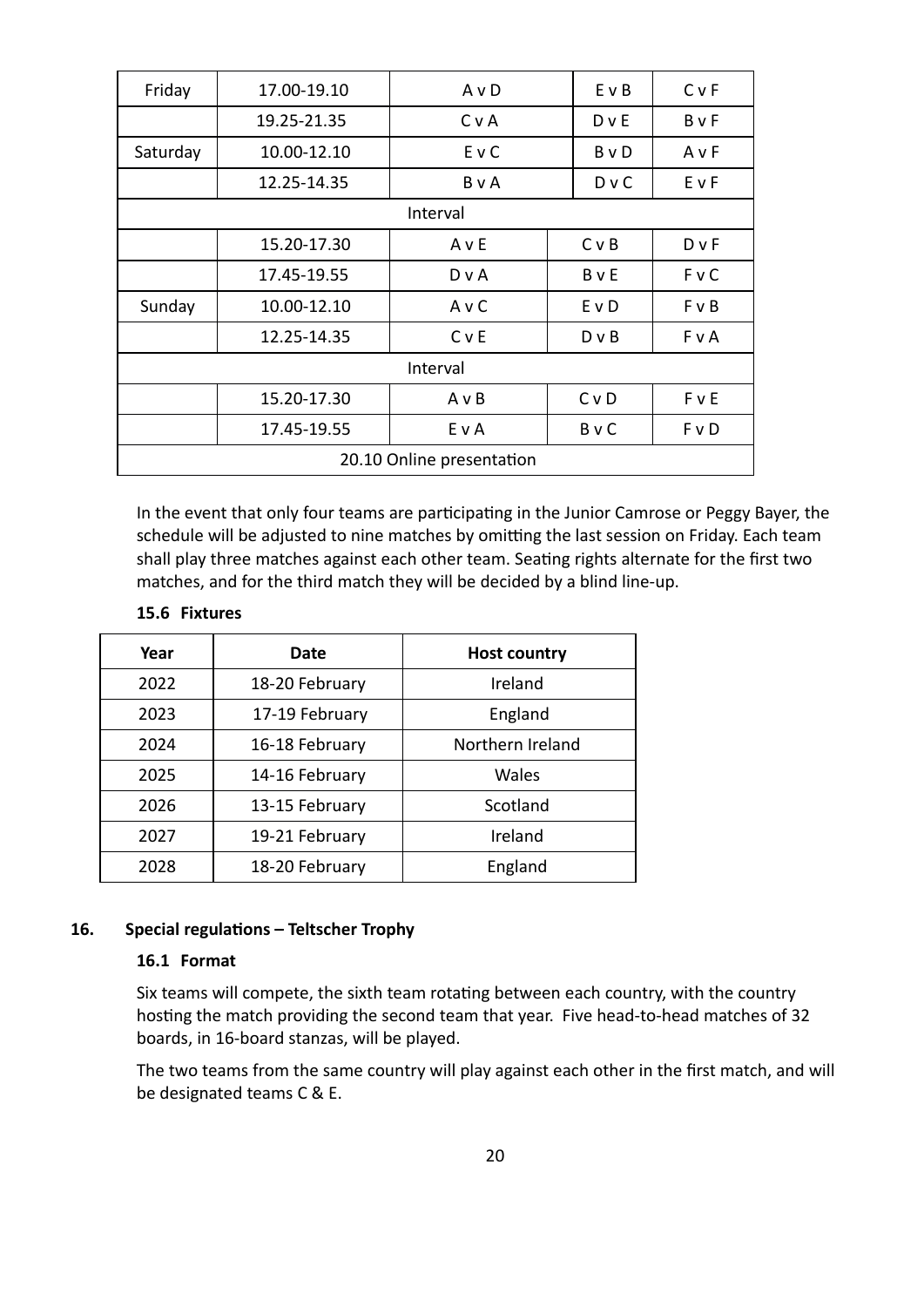The draw for **2022** is as follows:

| Team A: | Ireland          |
|---------|------------------|
| Team B: | England          |
| Team C: | Northern Ireland |
| Team D: | Scotland         |
| Team E: | NIBU             |
| Team F: | Wales            |

#### **16.2 Seating rights**

The team printed first in the schedule sits North-South in the Open Room and East-West in the Closed Room throughout the match.

Subject always to the over-riding provisions of section 13.4 (relating to the use of HUMs), seating rights alternate between the two teams. In the first stanza the Captain of the second-named team nominates his pairs first; in the second stanza the first-named Captain nominates first.

The Director in Charge has discretion to vary seating rights, as necessary, to accommodate a disability, provided that extra care is taken to ensure that no problems ensue, either mechanical or in relation to scoring. There will be a designated table on which the three lineup sheets will be placed. The Captain seating his players first completes his portion of the sheet, then the Captain seating his players second completes his portion. Line-ups must be submitted at least five minutes before a stanza is due to begin. Failure to complete and submit a line-up on time will incur a 1VP penalty.

#### **16.3 Eligibility**

Players in the Teltscher Trophy must be born in or before 1959.

The provision of a  $6<sup>th</sup>$  team by the host HNBO is at the HNBO's discretion, provided that all members of the team are members in good standing of the host HNBO, and meet the minimum age requirement. The team may select its own title, which must be approved by Bridge Great Britain. The eligibility of players in the sixth team to play for another country will not be affected.

The Teltscher Trophy will be presented to the leading team representing one of the five HNBOs, all of whose members must be current members in good standing of that HNBO. If the team is a mix of nationalities, it will not be eligible to win the trophy.

#### **16.4 Systems**

See 13.4

#### **16.5 Schedule**

The time allowed for a 16-board stanza shall be 2 hours 10 minutes, with a 15-minute scoring break between stanzas and a 45-minute break between matches played on the same day.

The Captain's meeting will be held using Zoom(or similar) at a time to be notified. Captains will be sent a link to the meeting.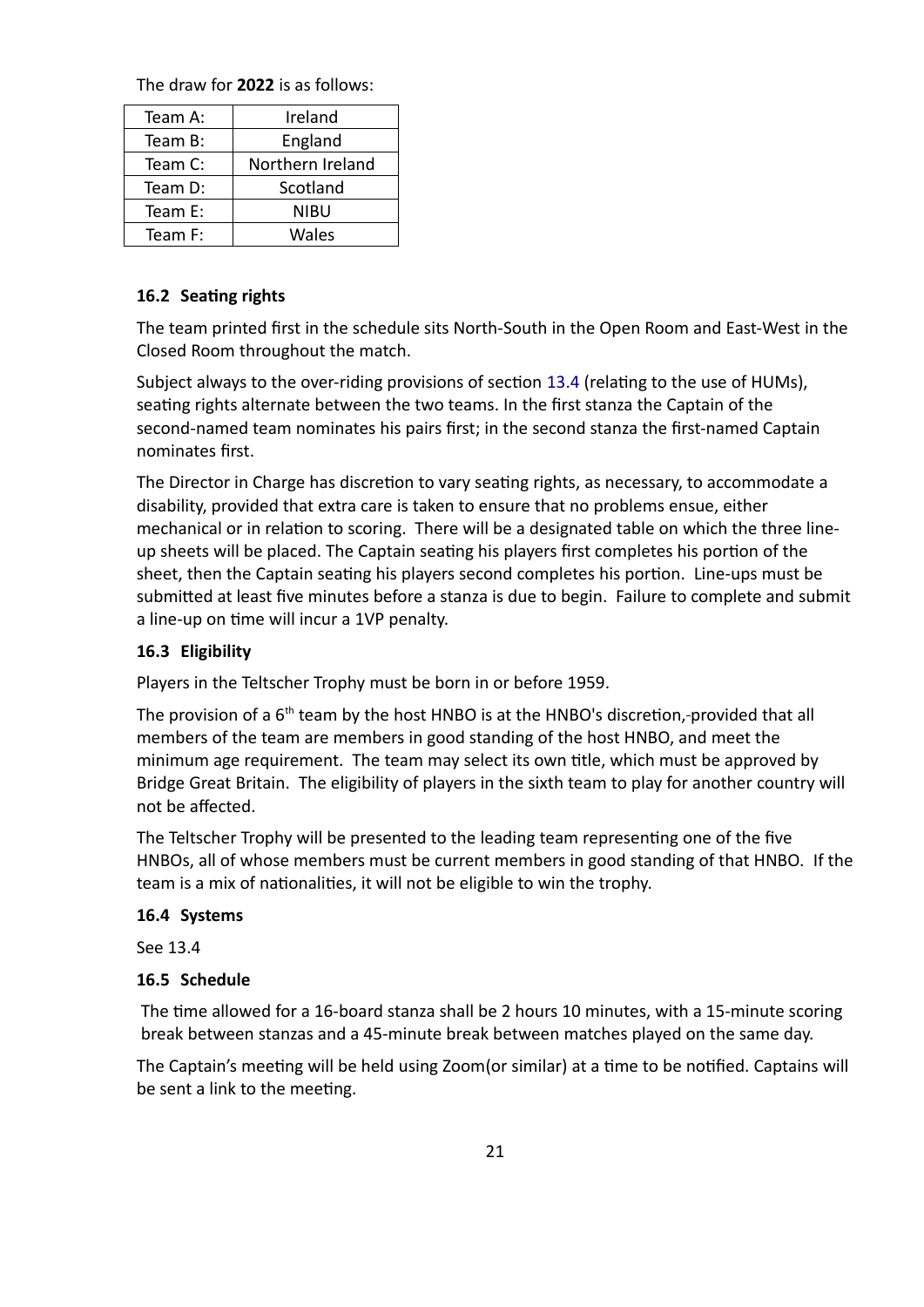| Friday   | 17.30         | <b>Buffet meal</b>    |              |       |
|----------|---------------|-----------------------|--------------|-------|
|          | 19.00-21.10   | D v F                 | C v E        | BvA   |
|          | 21.25-23.35   | $D \vee F$            | C v E        | B v A |
| Saturday | 10.00-12.10   | AvC                   | <b>B</b> v D | FvE   |
|          | 12.25-14.35   | AvC                   | B v D        | FvE   |
|          | Lunch         |                       |              |       |
|          | 15.20 - 17.30 | E v A                 | $F \vee B$   | C v D |
|          | 17.45-19.55   | E v A                 | F v B        | CvD   |
|          | 20.30         | Dinner                |              |       |
| Sunday   | 10.00-12.10   | <b>B</b> v C          | A v F        | E v D |
|          | 12.25-14.35   | <b>B</b> v C          | AvF          | E v D |
|          | Lunch         |                       |              |       |
|          | 15.20-17.30   | <b>FvC</b>            | EvB          | D v A |
|          | 17.45-19.55   | <b>FvC</b>            | E v B        | D v A |
|          | 20.30         | <b>Closing Dinner</b> |              |       |

#### **16.6 Fixtures**

| Year | Date      | <b>Host country</b> |
|------|-----------|---------------------|
| 2022 | 20-22 May | Northern Ireland    |
| 2023 | 19-21 May | Wales               |
| 2024 | 17-19 May | Scotland            |
| 2025 | 16-18 May | Ireland             |
| 2026 | 22-24 May | England             |
| 2027 | 21-23 May | Northern Ireland    |
| 2028 | 19-21 May | Wales               |

## **17. Contact details and resources**

# **17.1 Bridge Great Britain**

Secretary: Mrs Sandra Claridge

Tel: +44 (0)1844 208629

Email: **[s claridge31@gmail.com](mailto:claridge31@tiscali.co.uk)**

Webmaster: Jeremy Dhondy

Email: **[bgbwebmaster@gmail.com](mailto:bgbwebmaster@btinternet.com)**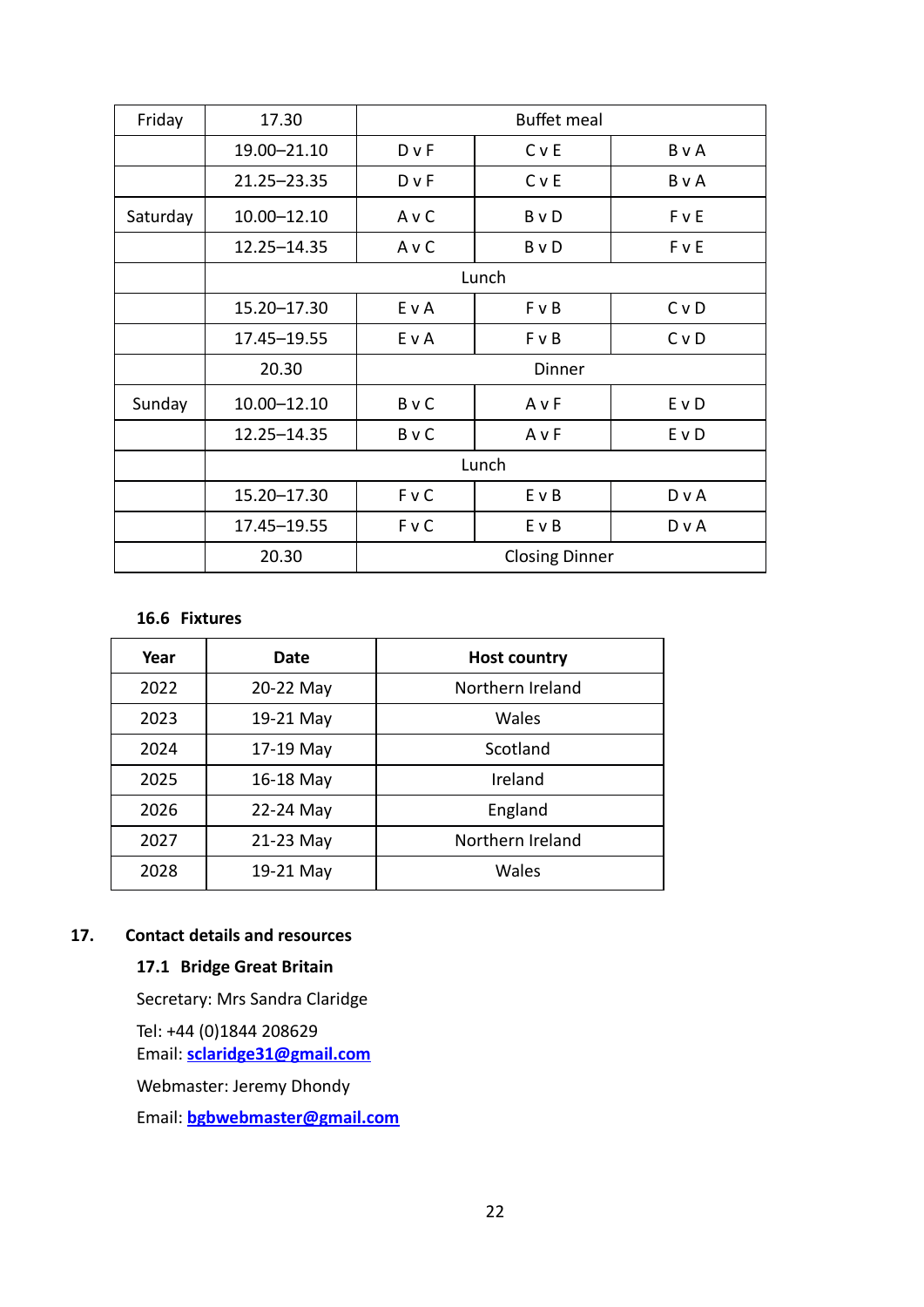#### **17.2 HNBOs**

| Country                     | <b>Contact</b>   | <b>Email</b>                         | <b>Telephone</b>   |
|-----------------------------|------------------|--------------------------------------|--------------------|
| England                     | Charlie Bucknell | charlie@ebu.co.uk                    | +44 (01296) 317203 |
| Ireland                     | Dermot O'Brien   | dermot@cbai.ie                       | +353 (0)1 4929666  |
| Northern Ireland Helen Hall |                  | hallhelen@hotmail.co.uk              | 07730 682686       |
| Scotland                    |                  | Carolyn Dempsie secretary@sbu.org.uk |                    |
| Wales                       | Ceri Pierce      | ceri@wbu.org.uk                      | 07930 503746       |

#### **17.3 Websites**

Bridge Great Britain: http://**www.bridge[greatbritain.org](http://www.bridgegreatbritain.org/)** English Bridge Union: http://**www[.ebu.co.uk](http://www.ebu.co.uk/)** Contract Bridge Association of Ireland: http://**www[.cbai.ie](http://www.cbai.ie/)** Northern Ireland Bridge Union: http://**www.[nibu.co.uk](http://www.nibu.co.uk/)** Scottish Bridge Union: http://**www[.sbu.org.uk](http://www.sbu.org.uk/)** Welsh Bridge Union: http://**www.welshbridgeunion.org** Fearghal O'Boyle: http://**www.fob.ie**

#### **17.4 Resources**

WBF VP scales:**worldbridge.org/victory-point-scales.aspx**

EBU White Book: **[ebu.co.uk/laws-and-ethics/white-book](http://ebu.co.uk/laws-and-ethics/white-book)**

WBF Systems Policy, Alerting Policy and **Brown Sticker** forms **<http://www.worldbridge.org/rules-regulations/competitions/systems/>**

#### **17.5 List of BGB Referees**

| Name                     | Phone         |
|--------------------------|---------------|
| David Burn               | 07767 642 094 |
| Jeremy Dhondy            | 07967 475 925 |
| Glyn Liggins             | 020 8451 5804 |
| <b>Russell McClymont</b> | 01671 402 566 |
| Liz McGowan              | 0131 667 2432 |
| <b>Patrick Shields</b>   | 01242 570 710 |
| <b>Tim Rees</b>          | 01344 775499  |

#### 23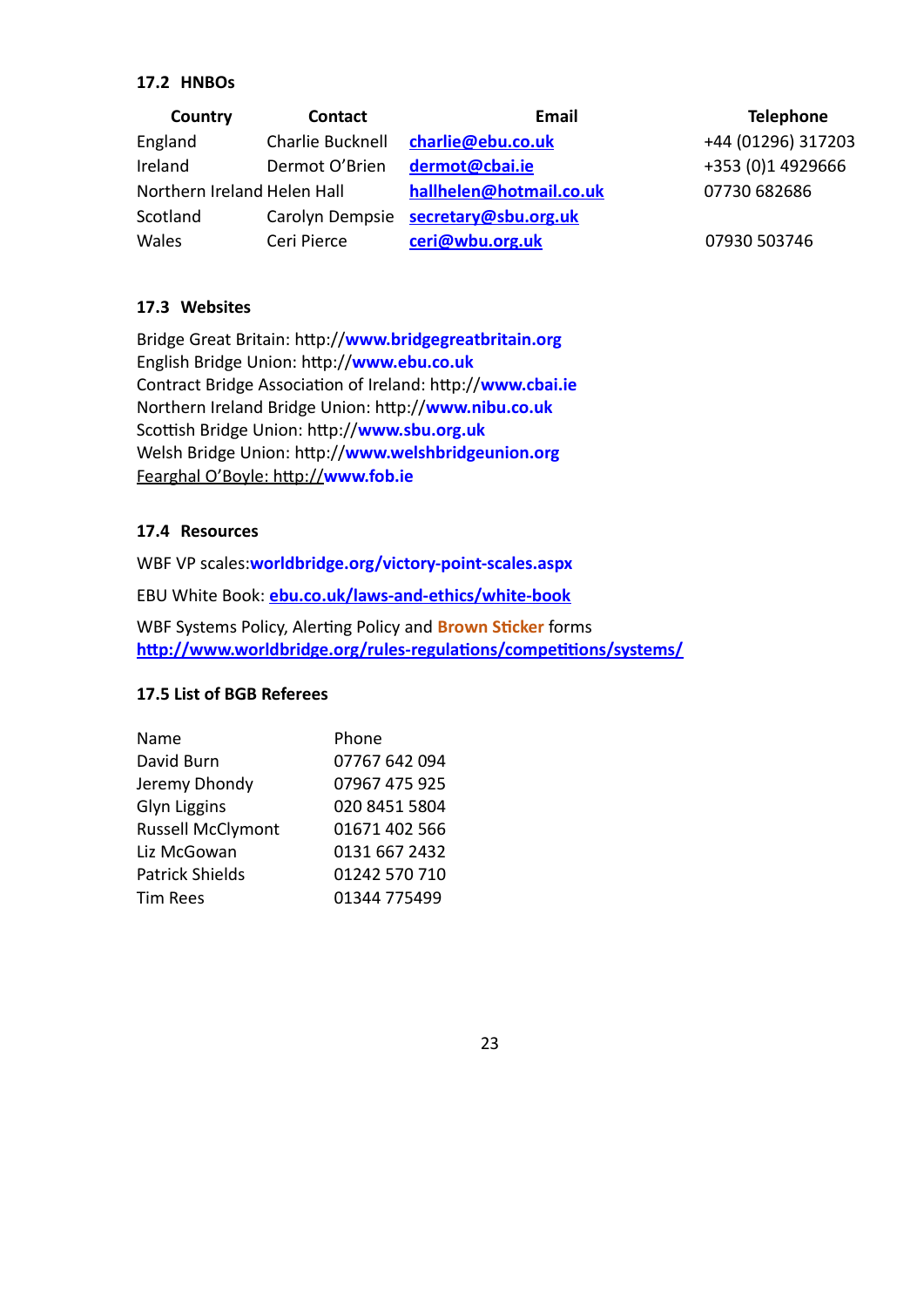# **Appendix A: World Bridge Federation Screen Regulations**

# **(These regulations do not apply in their entirety as the alerting system used by RealBridge will apply)**

# **1. Description of the Operation**

The North and East players sit on the same side of the screen. The sequence is this: North places the board on the bidding tray and the aperture is closed completely (thereafter it remains closed for the duration of the auction period). The players remove their cards from the board and the tray is passed under the closed aperture to the side of the screen with the Dealer.

Calls are made using the bidding box. Each player places a selected call on the bidding tray, which will be visible only on the player's side of the screen. A player's first call should touch the extreme left of the nearest segment of the bidding tray. All calls must be visible and neatly overlap in a straight line from left to right, at an equal distance from each previous call. Players should make every effort to perform these actions as quietly as possible.

With screens in use a call is considered 'made' when placed on the tray and released. A player who removes one or more calls made from the tray in an apparent attempt to "Pass" is indeed deemed to have "Passed".

After two players on the same side of the screen have made their calls, North or South (as the case may be) slides the entire bidding tray under the centre of the screen so that it is visible only to the players on the other side who then make their calls in like manner and the bidding tray is slid back again.

This procedure is continued until the auction is completed. It is considered desirable that players should vary the tempo randomly when returning the tray under the screen.

It is the responsibility of North/South to make sure that the whole auction is visible on each side of the screen.

After all four players have had the opportunity to review the auction (equivalent to the right to have the auction restated) the players replace their bidding cards neatly in their respective bidding boxes.

At this point presumed Dummy or Declarer removes the tray from the table leaving the board in the centre of the table where it should remain throughout the play.

The opening lead must be made before the aperture is opened and only Declarer or Dummy may open the aperture or call for it to be opened. At the end of play the tray is put back on the table.

After the opening lead is faced, the aperture is opened to permit all players to see dummy's cards and cards played to each trick. If a defender exposes a card and because of the screen, declarer does not see it, dummy may draw attention to the irregularity.

When leading or following suit, players must take care to always play cards in the same way, and quitted tricks must be placed vertically or horizontally in accordance with Law 65 to determine win/loss of that trick, and at an equal distance from the previous card.

**Violation of correct placing procedures is subject to penalty. Penalties are detailed in the Supplemental Conditions of Contest.**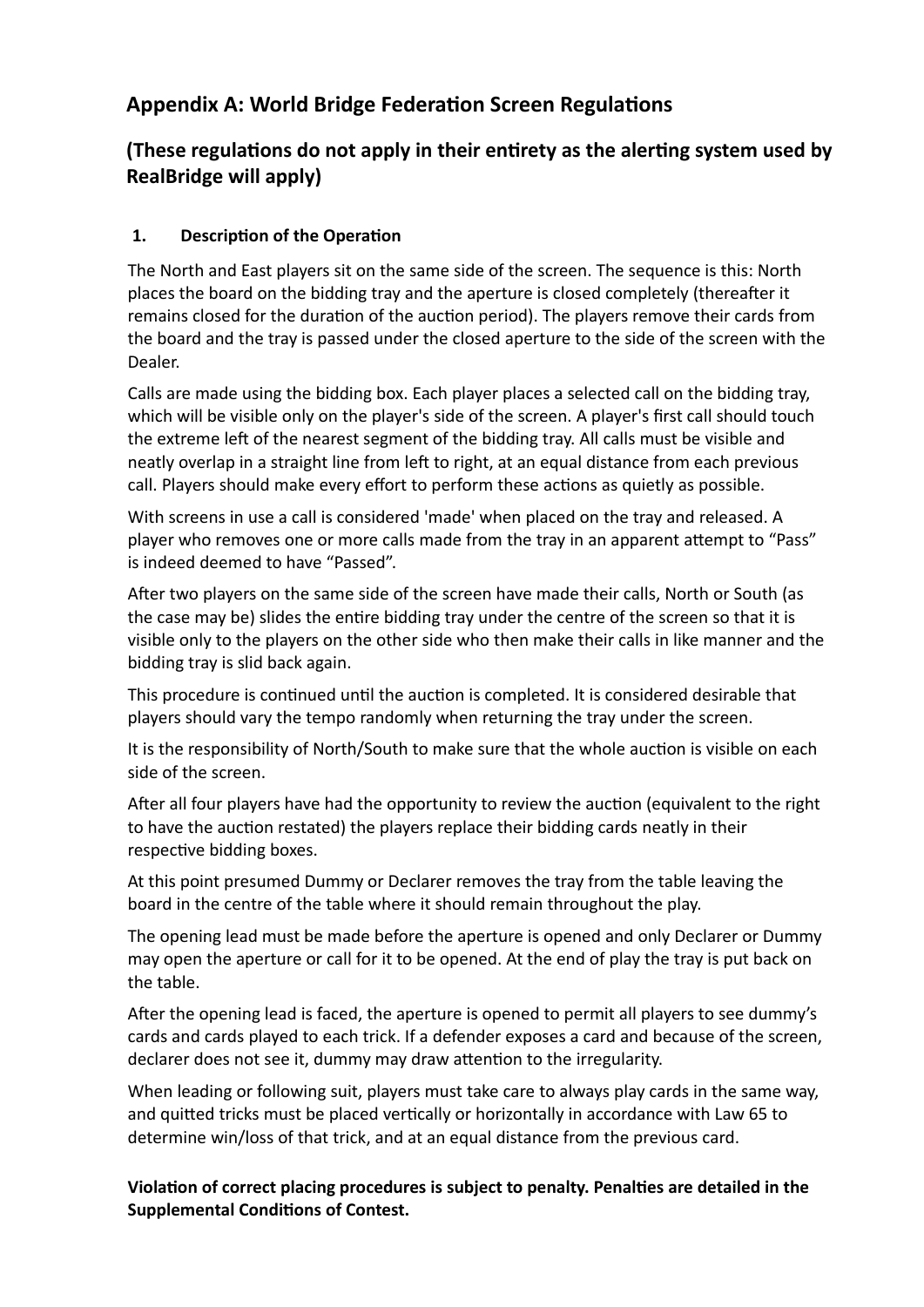# **2. Scoring**

Players and Captains are reminded that they are responsible for the accuracy of their own scores. The score as calculated by RealBridge will be regarded as the official score. Repeated violation of any correct entering procedures may be subject to penalties.

## **3. Alerts and Explanations**

a) A player who makes an alertable call as defined in the EBL Alert Procedures must alert their screen-mate, and partner must alert on the other side of the screen when the bidding tray arrives there. The alert must be made by placing the Alert Card over the last call of the screenmate, in his segment of the bidding tray; the alerted player must acknowledge by returning the Alert Card to their opponent. A player may, by written question, ask for an explanation of an opponent's call; the screen-mate then provides a written answer.

b) At any time during the Auction a player may request of his screen mate, in writing, a full explanation of an opponent's call. The reply is also in writing.

c) At all times from the commencement of the Auction to the completion of play each player receives information only from his screenmate about the meanings of calls and explanations given. Questions during the play period should be in writing with the aperture closed. The screen is raised after the response has been made. Therefore, the tournament director cannot make enquiries on a player's behalf on the other side of the screen during the auction or play.

## **4. Modification of Rectifications when RealBridge virtual screens are in use.**

a) An irregularity passed through the screen is subject to the normal laws,

b) When an alertable call is made see 3.2 above. Failure to alert or explain accurately is subject to the usual misinformation laws.

c) When a player takes more than a normal time to make his call, (or calls uncharacteristically quickly), his partner may be subject to the limitations imposed by the Unauthorised Information laws. The operation of virtual screens on RealBridge means that the time taken by each player on the other side of the screen will usually be apparent.

d) Alerts and written explanations are made visible to both opponents but not to the player's partner. At all times from the commencement of the Auction to the completion of play each player may request further information only from his screenmate about the meanings of calls and explanations given.

# **Appendix B BSC definitions**

## **Brown Sticker agreements and treatments**

The following agreements or treatments are categorised as **Brown Sticker**:

- 1. Any opening bid of two clubs through three spades that:
- could be weak (may by agreement be made with values below average strength) **and**
- does not promise at least four cards in a known suit.

**EXCEPTION**: The bid always shows at least four cards in a known suit if it is weak. If the bid does not show a known four card suit it must show a hand a king or more over average strength. (Explanation: Where all the weak meanings show at least four cards in